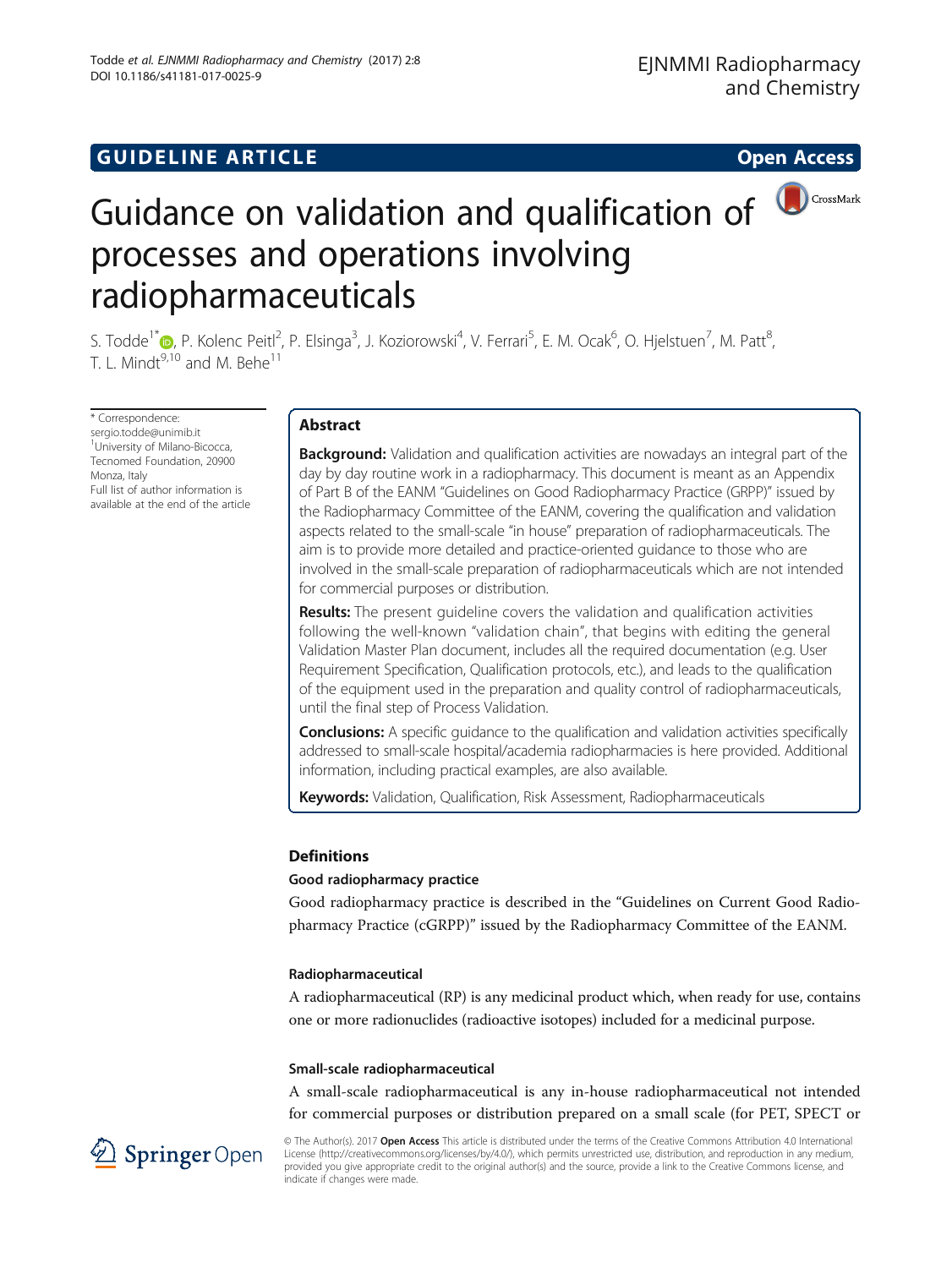therapeutic applications), including extemporaneous preparations based on generators and kits, and simple kit preparation based on SPC.

#### Small-scale radiopharmacy

A small-scale radiopharmacy is a facility where the small-scale preparation of radiopharmaceuticals is carried out in accordance with national regulations. The term smallscale radiopharmacy is not related to the physical size of the facility, but only to the kind of radiopharmaceutical preparation performed.

#### Preparation

Preparation includes all operations involved in the purchase of materials and products, production, QC, release and storage of a medicinal product.

#### Finished product

A finished product is a medicinal product which has undergone all stages of production, including QC and product/batch release, packaging in its final container and proper labelling.

#### Automated module

An automated module is a device able to perform automatically a sequence of operations needed in the preparation of radiopharmaceuticals. An automated module can be commercial or custom made. It consists of two assembled parts: a mechanical part and a chemistry part.

The mechanical part consists of an assembly of electric and/or pneumatic, linear and/or circular actuators, power supplies, pumps, coolers, heaters, sensors for monitoring different parameters (such as temperature, pressure, flow, radioactivity) or any other physical device not in direct contact with chemicals.

The chemistry part is an interconnected network of containers in which gaseous, liquid and/or solid reagents and components can be moved, mixed and/or transformed to obtain the desired product. The mechanical part and the chemistry part are connected to each other. The chemistry part can be permanent (non-disposable device) or single use (disposable device, or "cassette").

#### SOP

SOP, or Standard Operating Procedure(s) are documents which provide instructions, in a clear and concise form, to perform a specific task. They deal with all the operations and steps involved in the lifecycle of the preparation of a radiopharmaceutical.

#### Validation

Validation is the action of proving that any procedure, process, equipment, material, activity or system actually leads to the expected results [\(World Health Organization\)](#page-28-0).

#### **Qualification**

Action of proving and documenting that any premises, systems and equipment are properly installed, and/or work correctly and lead to the expected results. Qualification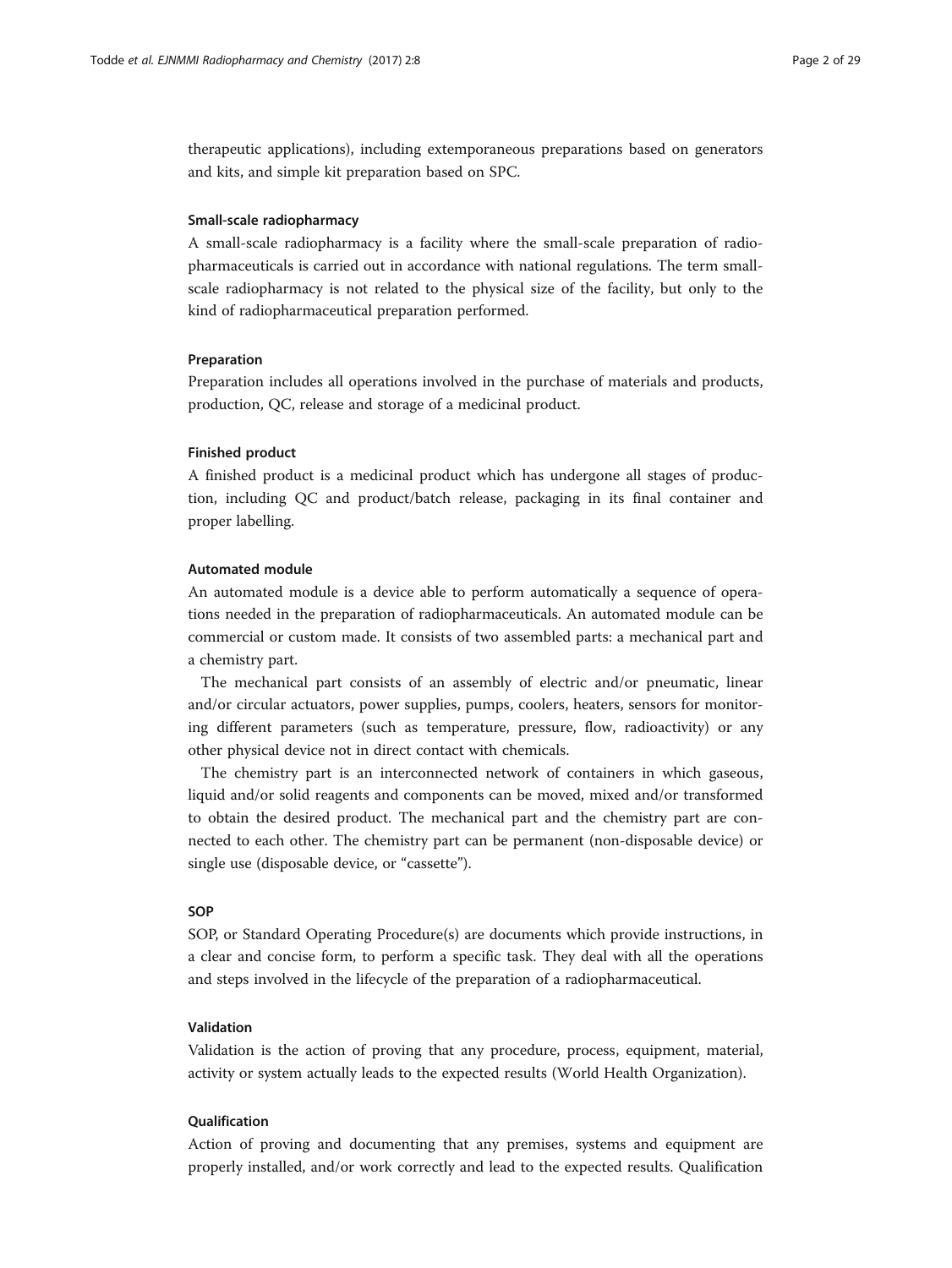is often a part (the initial stage) of validation, but the individual qualification steps alone do not constitute process validation [\(World Health Organization](#page-28-0)).

#### Validation protocol

A document which contains all the information required to perform the validation of an intended instrument / method / process.

#### Design Qualification (DQ)

DQ is aimed to verify that the system / instrument has been designed suitably for the intended purpose. In particular:

- the design meets the user requirement specification (URS);
- the design complies with all the applicable guidelines and standards
- the design complies with the validation master plan (VMP)

#### Installation Qualification (IQ)

IQ is aimed to verify that the facility / system / instrument has been installed correctly, based on the manufacturer's recommendations and/or the approved specifications of the User.

#### Operational Qualification (OQ)

OQ is aimed to verify that the facility / system / instrument are operating properly, and that the response of critical components (e.g. sensors) match with the intended values and within the desired range.

#### Performance Qualification (PQ)

The goal of PQ is to verify that the facility / system / instrument performs properly and reproducibly in the intended routine conditions set for the specific preparation process, and using approved methods.

#### Cleaning validation

Cleaning validation has the purpose to demonstrate that the cleaning of a facility / system / equipment, or those parts of it which come into contact with the finished product or with reagents / solvents during the preparation process, is suitable for the intended purposes, and that residues (chemical, radiochemical, microbiological, cleaning agents) are removed below a defined level by the cleaning procedure.

#### Process validation

Process Validation (PV) has to be intended as a mean to establish that all the process parameters that bring to the preparation of the intended RPs and their quality characteristics are consistently and reproducibly met.

#### Validation Summary Report (VSR)

VSR is the final document that summarizes the whole protocol results and comments/ opinions about their suitability.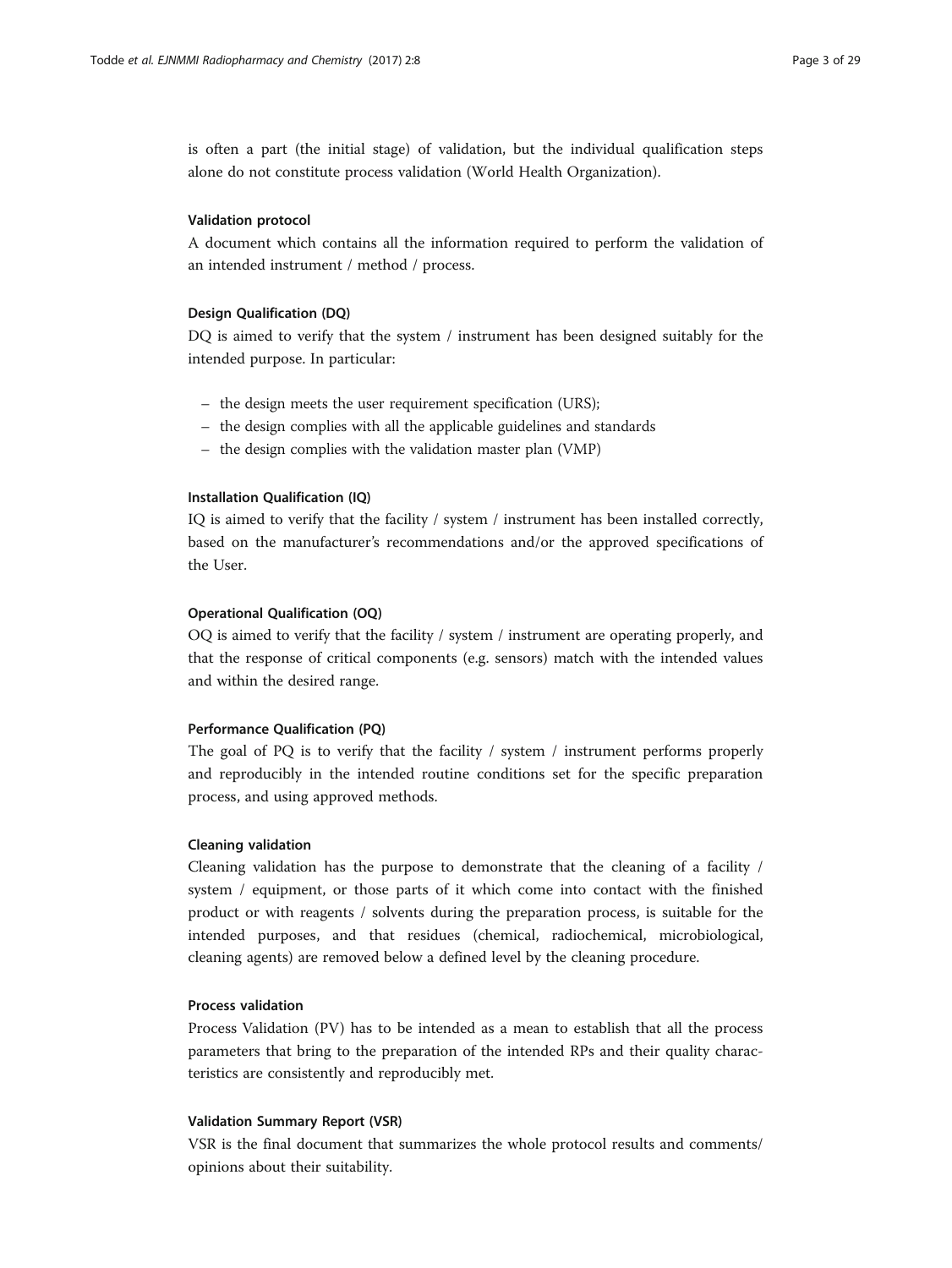#### User Requirement Specification (URS)

A set of specifications, that may be related to production/QC equipment, as well as to the whole facility or parts of it such as utilities or systems/sub-systems, defined by the User and that represent a useful reference for the their design and/or purchase, and during the validation activities.

#### Validation Master Plan (VMP)

VMP is a general document that summarizes validation policy and all the intended validation / qualification activities, together with a description of the facility and organisational structure.

The present EANM guidance covers the qualification and validation aspects intertwined with the preparation of small-scale radiopharmaceuticals. It concerns the preparation of radiopharmaceuticals which are not intended for commercial purposes or distribution.

#### Background

Validation is the action of proving that any procedure, process, equipment, material, activity or system actually leads to the expected results, with the aim to contribute to guarantee the quality of a (radio) pharmaceutical. The concept of qualification is very similar to that of validation, but while the former is more general and relies on a broad range of activities, the latter is more "practical" and indicates the actions and operations aimed to demonstrate that a system / equipment is properly installed, works correctly and leads to the expected results. Qualification may be considered as a part of validation. General Principles on Validation and Qualification are outlined in different important reference documents, the most important and relevant of which, for professionals operating within the European Union, is the Annex 15 [\(EU](#page-27-0)) of Good Manufacturing Practice (GMP) guidelines, that apply to the manufacturing of medicinal products aimed to obtain a Marketing Authorization, and in general to those who are requested to comply with GMP. Annex 15 has been recently revised, and most recent version came into operation on 1st October 2015. Other useful guidelines have been released by Institutions such as World Health Organization (WHO) ([World Health](#page-28-0) [Organization](#page-28-0)) or the US Food and Drug Administration (FDA) [\(FDA Guidance for](#page-27-0) [industry\)](#page-27-0), or even by instrumentation suppliers (Agilent et al. [2017](#page-27-0)), the latter being usually addressed to specific proprietary technology, while the former are typically conceived as general guidance principles for industry. Although principles described in the above documents are generally applicable to any process, equipment, system or facility, their practical implementation in the preparation and quality controls of radiopharmaceuticals may require adaptations that meet the peculiar nature of the RPs themselves and of the equipment used for their preparation. Another important issue related to the validation concept is the validation of analytical methods, whose general principles are outlined in ICH  $Q(2)$  R1 – Note for Guidance on validation of analytical procedures: text and methodology [\(ICH guideline\)](#page-27-0), which define the type of analytical methods to be validated and set parameters of concern and acceptance criteria to be considered. The same considerations stated above apply: ICH guidelines are very general and capable to embrace a broad range of analytical procedures, including those procedures specifically developed for the quality control of radiopharmaceuticals;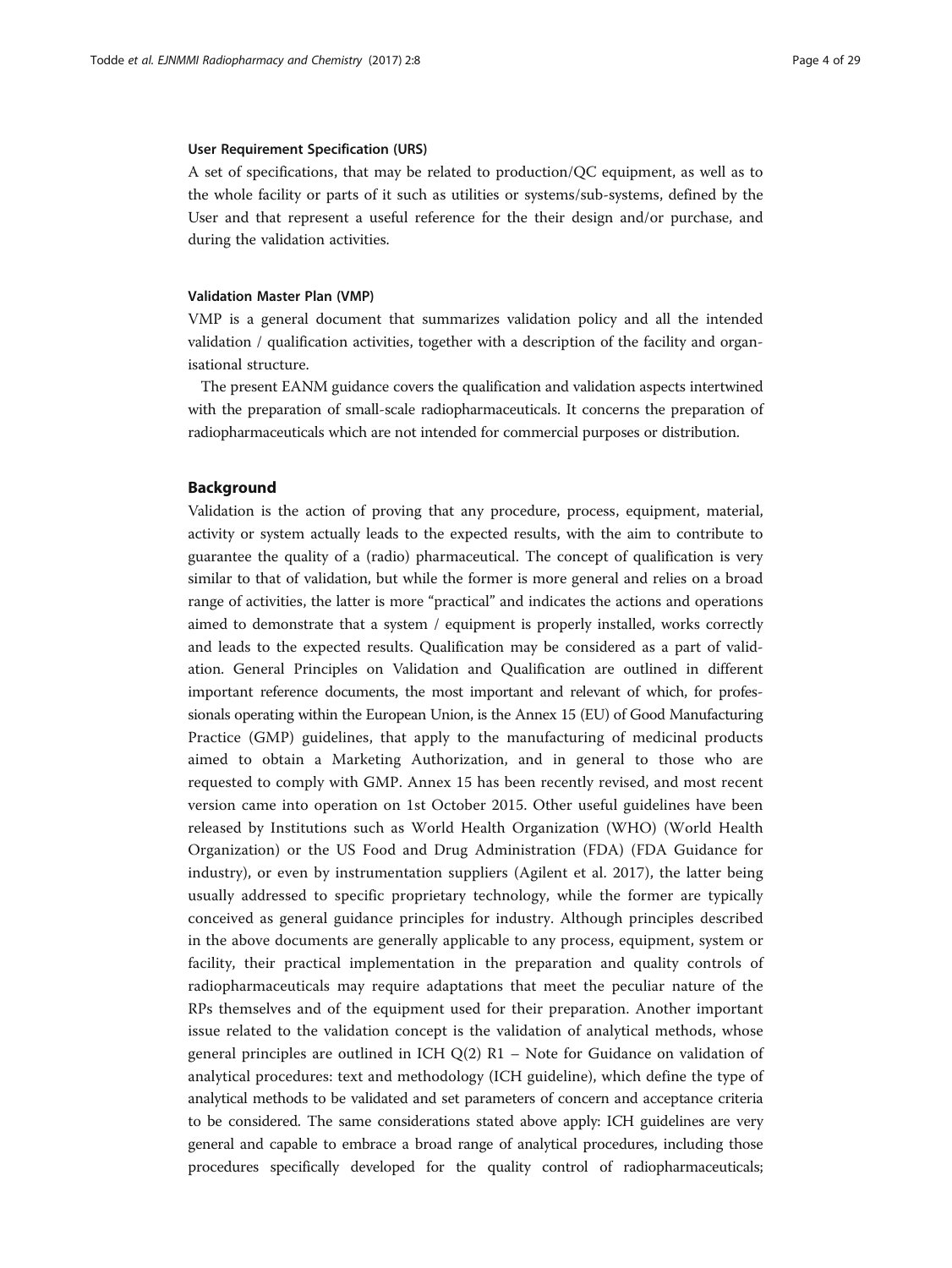however, the intrinsic nature of radioactivity, which decreases with time following the decay law, and the physical characteristics of the detection of radioactivity, prompt for specific validation protocols. Only a brief, general description of the principles of validation of analytical methods will be given in this text; indeed, due to the complexity and variety of the involved procedures, instrumentation, etc., they will be the subject of a separate, dedicated guidance document.

It has to be underlined here that validation may ultimately be considered as a useful way to increase reliability and prevent deviations and out of specification results in the day by day operation in the radiopharmaceutical preparation process, as it is aimed to guarantee that processes / procedures / equipment work correctly and lead to the expected results.

As stated above, the aim of this guideline is to provide more detailed and practiceoriented guidance to those professionals who are involved in the small-scale preparation of radiopharmaceuticals, not intended for commercial purposes or distribution.

#### Validation Master Plan

Validation activities should be planned in a validation plan, in an orderly manner. For instance, process validation should be performed after the various production and quality control equipment have been qualified, and not vice versa. Moreover, validation activities should be considered as an integral part of the quality assurance system, and should thus be documented in order to guarantee the necessary traceability. To this regard, the overall validation activities should be described in a general document, usually known as Validation Master Plan (VMP). VMP should include:

- i) a general validation policy, with a description of the intended working methodology, and factors that may affect the quality of the intended radiopharmaceutical(s);
- ii) a description of the facility, with a detailed description of the critical points;
- iii) a description of the radiopharmaceutical preparation process(es);
- iv) the list of production equipment to be qualified, including the extent of qualification required (e.g. IQ, OQ and PQ vs PQ only), and indications about equipment defined as critical (e.g. dispensing system working in a class A environment);
- v) a list of the quality control equipment to be qualified, including the extent of qualification required;
- vi) a list of other ancillary equipment, utilities, system and/or facilities to be qualified (e.g. Heating, Ventilation and Air Conditioning, or HVAC, or the gas distribution system), including the extent of qualification required;
- vii) the general policy related to process validation;
- viii) analytical methods to be validated; generally only those methods which are different from European Pharmacopoeia (Ph. Eur.) methods, for which only partial validation, performed by testing the most significant parameters (including e.g. system suitability test, detector linearity and LOQ), is usually required;
- ix) cleaning validation of premises and equipment;
- x) the general policy on re-validation, indicating frequency and conditions for re-validation;
- xi) the personnel involved in the various activities, and a definition of responsibilities;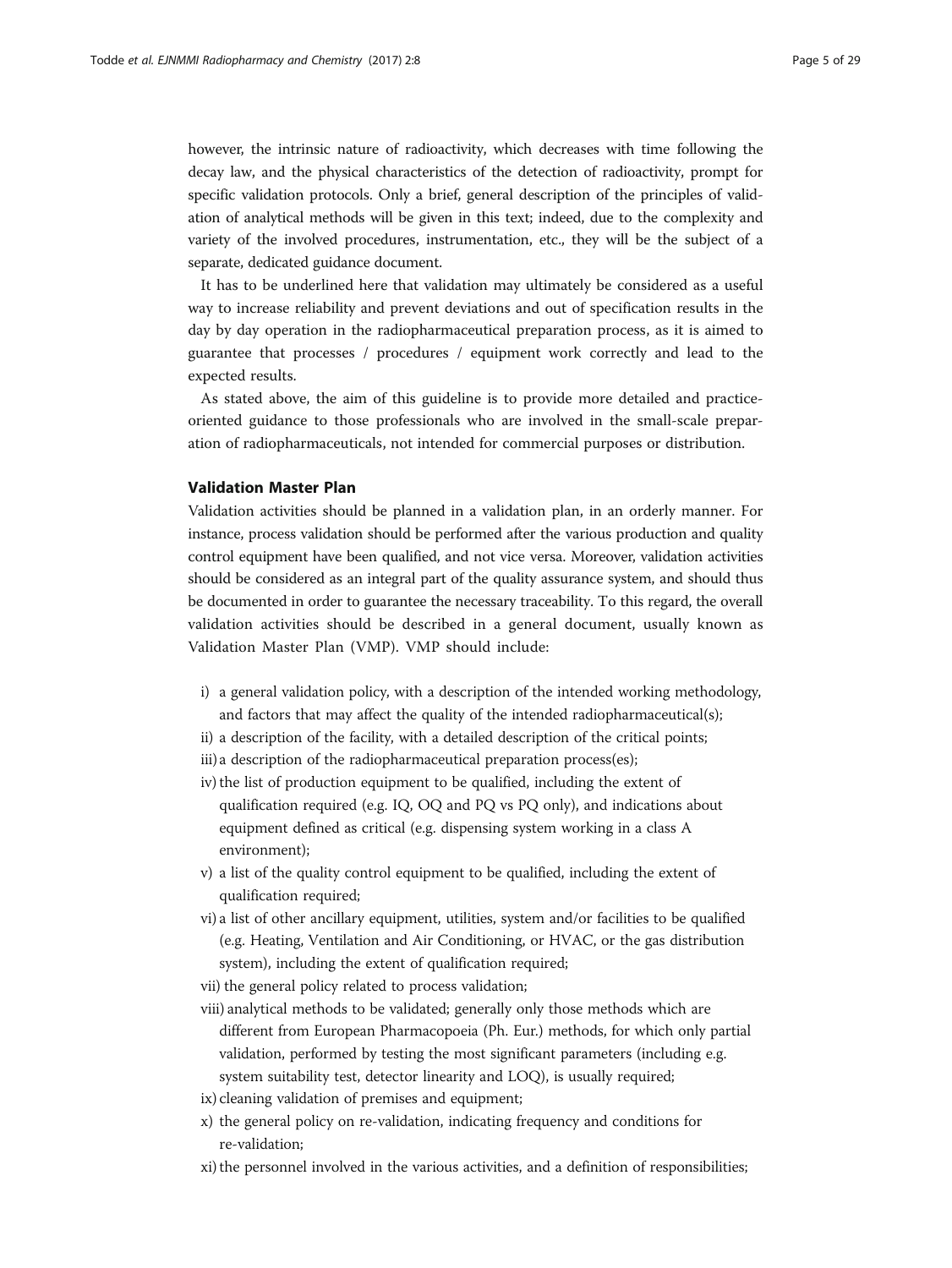xii) a general change control and deviation policy, to be applied to all the involved protocols, aimed to specify how and when actions are required in case e.g. of test failures or an acceptance criteria is not met.

It is important to note that validation/qualification may represent a significant "burden", in terms of the required time, personnel and financial resources, which are proportional to the complexity of the preparation process(es); this means that in case the facility is dedicated to the preparation of different radiopharmaceuticals, to be used for different clinical purposes, and multiple hot cells, automated systems and analytical equipment are used, an inadequate planning of validation activities may lead to an unnecessary workload and high costs. Thus, it is of paramount importance to clearly define in the VMP what has to be validated, the extent of validation required for each facility / system / equipment / analytical method, the actions to be taken in case of a significant change (e.g. the replacement of a production / quality control instrument with a different one) together with the conditions for re-validation / re-qualification. VMP should be periodically reviewed, especially in the light of the need for re-validation, and risk assessment methodology should be applied to take scientifically sound decisions.

A useful reference in the preparation of VMP is the document issued by PIC/S "Recommendation on Validation Master Plan…."(Validation Master Plan et al. [2017](#page-28-0)), but many other resources may be easily found on the web.

#### Documentation

Validation/qualification activities should be documented. Validation/qualification protocols should include general information such as:

- A general statement on validation policy, with a description of working methodology and which validation stage is to be performed;
- a description of the instrument / process / step / analytical method to be validated;
- a list of the key personnel involved in the validation activities, including their individual training program and a clear definition of their responsibilities;
- in case of qualification of an instrument / equipment, a clear description of the test(s) to be performed (e.g. a pressure / temperature / radioactivity measurements), together with acceptance criteria;
- the reference equipment used during the above test (e.g. calibrated gauge, thermometer, dose calibrator, etc.), and related calibration certificate, if applicable;
- a reference to other relevant documentation (e.g. SOPs, instruction manuals, etc.);
- the raw data obtained during the execution of the experimental tests;
- a list of the deviations (if any) encountered during the execution of the protocol, together with a discussion about their possible impact on the considered instrument / process /operational step, and preventive / corrective actions, if applicable, which may provide useful suggestions to e.g. modify SOPs and operating protocols in general, prompt for possible equipment failures and allow for monitoring risks inherent to the intended systems /processes.
- a final summary, where results are commented, and a final statement about the intended process / instrument /method (the Validation Summary Report).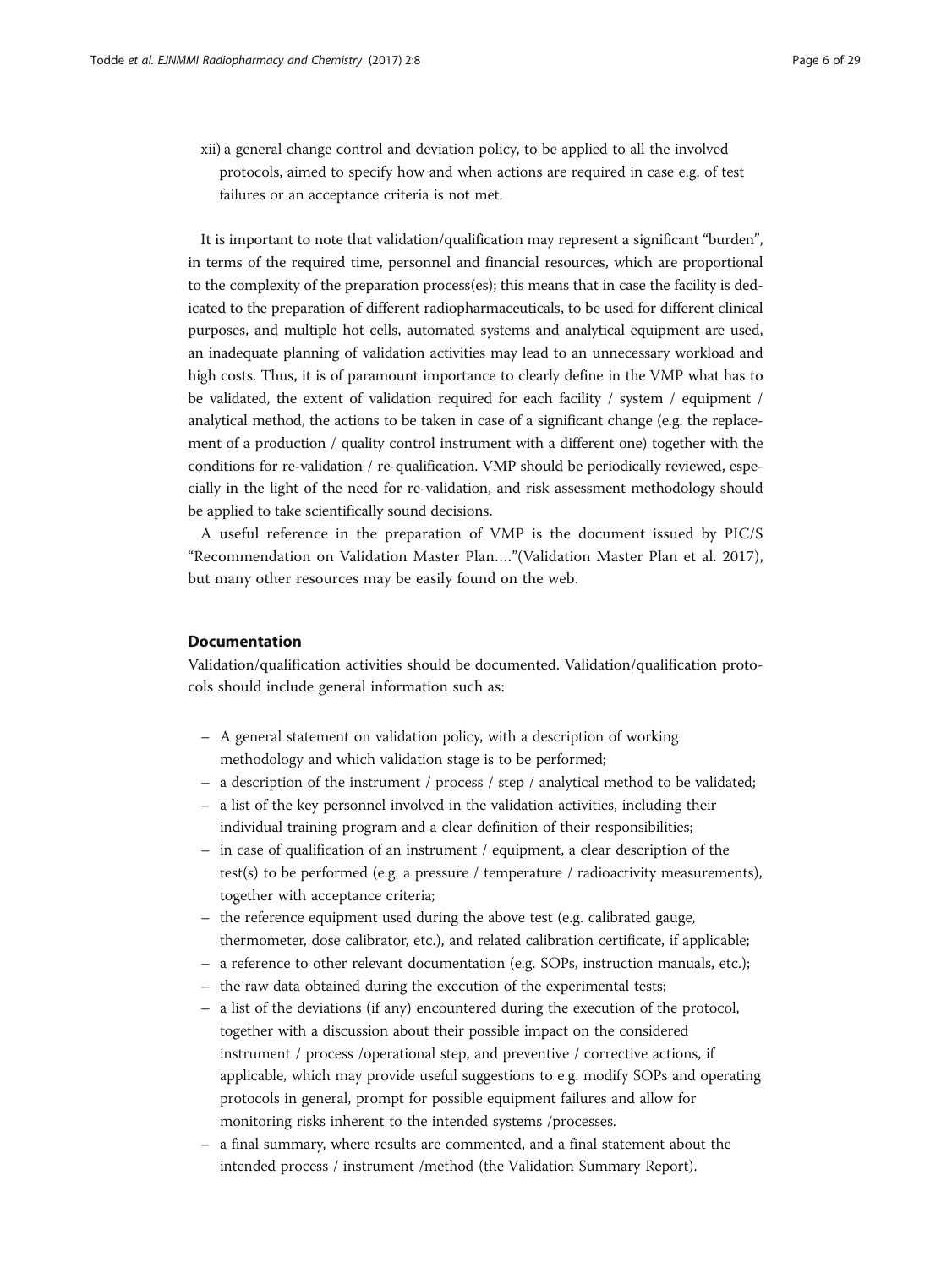Validation protocols should be numbered following a logical order, using appropriate codes depending on the validation extent. For instance a possible code might be PQ-yyyy-nnn, where:

- PQ is acronym of Performance qualification
- yyyy indicates the year the protocol is performed
- nnn is a progressive number

Possibly the above information could be coded in a suitable SOP. At least the most significant information, such as test approval or rejection, as well as comments related to possible deviations, should be hand written.

In order to meet the necessary traceability, general quality assurance policy for documentation apply; for instance, type or hand writing errors should never be fully blurred or cancelled, but rather simply marked with a thick line, and updated information should be handwritten, dated and signed.

#### User Requirement Specifications

User Requirement Specifications (URS) may be considered as the first step in the validation "flowchart", which can be summarized in the figure below (Fig. 1):

The aim of URS is to set parameters and related performance considered by the User as suitable to consider the system /equipment acceptable. URS should include:

- a description of the process / method to be carried out with the specific equipment (e.g. which kind of analytical procedures are to be performed with an HPLC system, the expected impurities, and the related limits, etc.);
- a detailed description of the intended instrument / equipment including computerized systems, if applicable;
- a brief description of the room / environment where the instrument / equipment is supposed to be installed;
- which utilities (e.g. gas supply, electricity, etc.) are required by the system / instrument, and which ones are available in the considered above room / environment;
- required performance of the instrument / equipment (e.g. eluent flow range for an HPLC pump, sensitivity for UV (ultraviolet) detector, etc.);

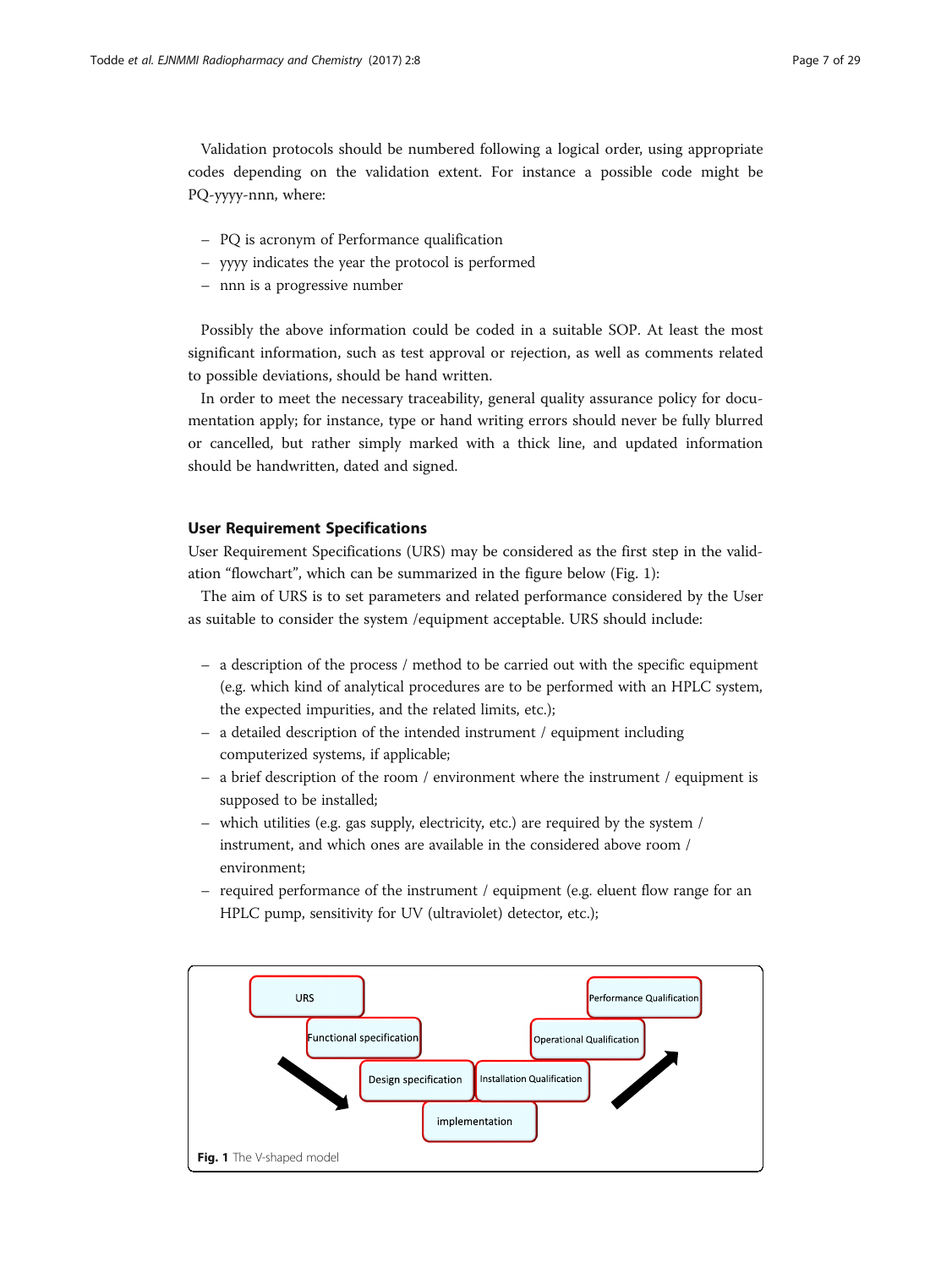- documentation to be requested to the manufacturer (e.g. manuals, drawings, schematics, etc.);
- other useful information such as service and technical support.

A few examples may help to underline and clarify the above statement. An URS for an automated system for the preparation of RPs could include a list of significant parameters to be met by the system itself, such as radiochemical yield, preparation time and level of acceptable known impurities for a specific RP (e.g.  $[^{18}F]FDG$ ); general specifications could include the design of the system (e.g. cassette system vs re-usable systems), the purification process (e.g. semi-preparative HPLC vs SPE), the presence of "built-in" additional features (e.g. a sub-system for the automated performance of filter integrity test, etc.), and software specifications (e.g. the possibility to modify automated sequences that drive the preparation of RPs or the possibility to define software access and related privileges).

Following the same above described principles, a URS for a radio-HPLC could include specifications for sensitivity of radiochemical detectors, and/or accuracy, sensitivity, etc., for UV detectors, as well as specifications for software user access, audit trail policy, and more.

URS are of the utmost importance in case the intended system / equipment is not commercially available, and it has to be specifically designed. An example is represented by the Heating, Ventilation and Air Conditioning (HVAC) system, which is usually tailored to the needs of the User (e.g. air treatment units, as well as the size of the air conduits, will be chosen based on the requested level of "GMP" classification of the environments, the size and volume of the classified rooms, etc.), and whose design has to be specifically adapted to the local building layout. Another example could be the need to have custom made hot cells, specifically designed for non-standard research or production purposes, that may require additional shielding or larger internal working areas. In the above situations, URS are clearly to be considered as the first step in the "V-shaped" diagrams, and they are the basis for design qualification.

URS are also particularly useful in case of invitation to tender procedures, where they may represent the basis for tender official documentation, but they are generally considered as a useful reference document to define the intended use of the instrument and related acceptance criteria.

#### Qualification of equipment

With the term "equipment", it has to be intended all the instrumentation which is involved in the preparation and quality control of radiopharmaceuticals. Their functions, and general principles to be accounted for, will be described in the following two paragraphs, dedicated to the equipment for production and quality control, respectively. Although cyclotrons and nuclear reactors are, strictly speaking, directly involved in the preparation of an essential ingredient, the radionuclide, they will not be covered by the present guidelines, which is also in agreement with Annex 3 – GMP (EU et al. [2017a\)](#page-27-0), that consider this important step in the preparation of RPs as a "non-GMP" step, and as such it's not requested to be described and justified by the radiopharmaceutical manufacturers. There are practical reasons behind the above choice, that take into account the complexity and multi-tasking intrinsic nature of the radionuclide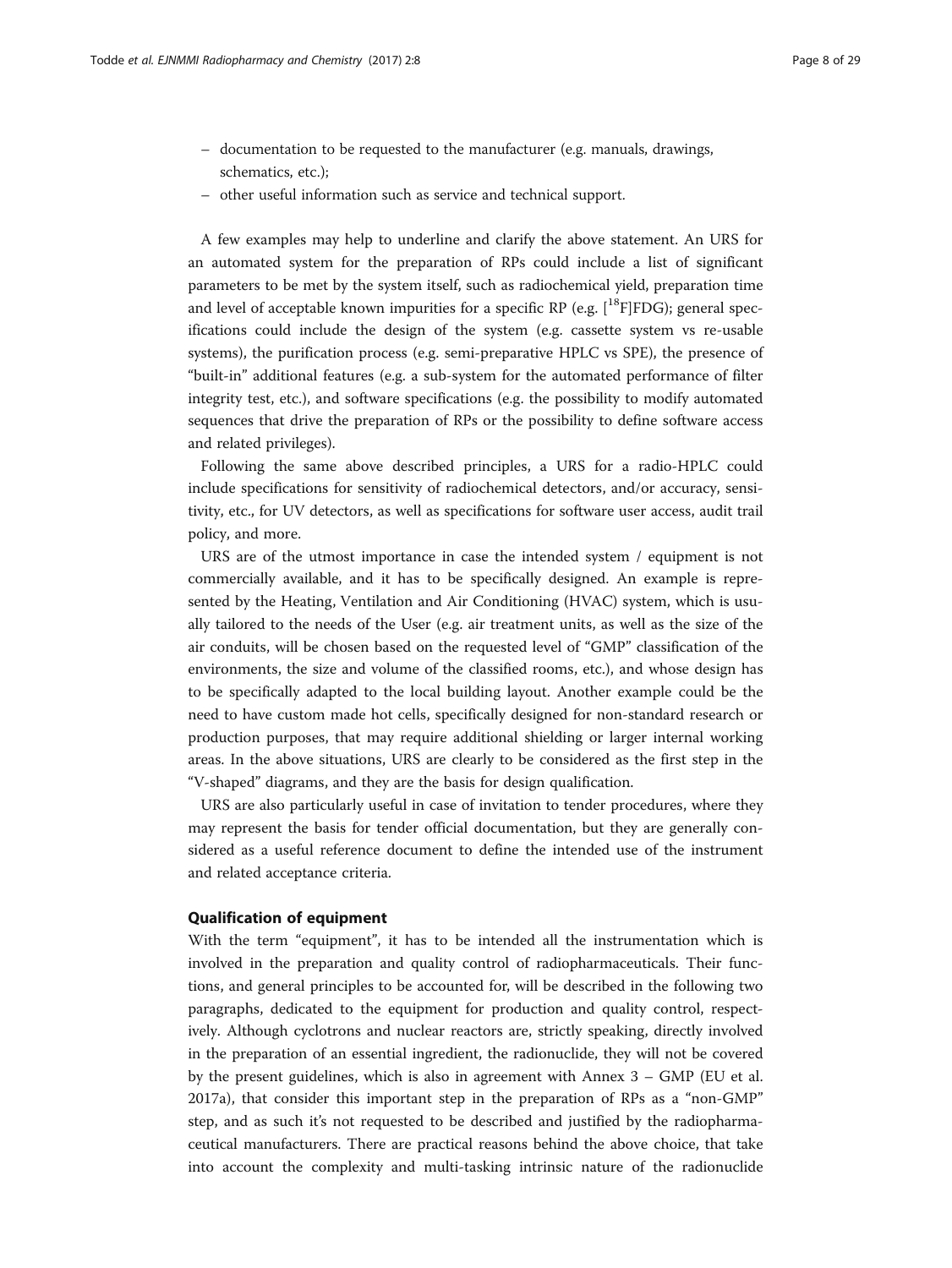production equipment/infrastructures. More important, the quality of produced radionuclide(s) is carefully controlled, thus indirectly ensuring that the equipment is working properly and it is producing the intended radionuclide in proper amounts and quality.

Another general comment is related to the software systems, that are integral parts of most of the production and QC equipment, to date. They often play a critical role, performing the following tasks:

- instrumentation control (e.g. running a RP preparation or a dispending sequence in case of automated radiosynthesis or dispensing systems, regulating HPLC pump flowrate or handling the sample injections in case of radio-HPLC, etc.);
- acquisition of data coming from sensors / detectors;
- logging / storage of the acquired data;
- processing of the acquired data and creating reports;
- handle and assure traceability through audit trail functions;
- ensure safety and reliability of the preparations.

For the above reasons, a paragraph will be specifically dedicated to the validation of software and computerised systems, although reference will also be given when necessary throughout the discussion on validation of equipment.

Finally, qualification protocols are aimed to confirm that a system / equipment is properly installed, works correctly and leads to the expected results. This means that the successful outcome of a qualification protocol allows the equipment to be routinely used for the preparation / QC of radiopharmaceuticals, but does not eliminate the need for periodic testing of the instrumentation throughout their life cycle. The type of periodic tests, their recommended frequency and responsibilities are specific for each intended equipment, and they are usually part of the general quality assurance programmes, that should be in place in every radiopharmacy. Often they include tests already performed during the execution of qualification protocols, but that need to be periodically repeated to verify and ensure the correct functionality of the intended equipment. Although their detailed description is out of the scope of the present document, useful reference will be provided in the following paragraphs, especially (but not only) for the routine quality control testing of radioactivity detection and measurement instruments, such as dose calibrators, radio-HPLC "flow" detectors and gamma spectrometers.

#### Qualification of production equipment

Equipment used in the preparation of RPs usually include: i) radiosynthesis system, which are often, but not necessarily, fully automated; ii) dispensing systems, which are often, but not necessarily, fully automated; iii) suitably shielded hot cells, where radiosynthesis and dispensing systems are located, for radiation protection purposes; telepliers and manipulators are sometime used in those systems not equipped with fully automated devices; iv) hot cells/isolators for manual preparation of RPs (e.g. these are frequently used in the preparation of Tc-99 m labelled kits or in cell labelling); v) dose calibrators. Other instruments or accessories may be used, but they will not be considered in detail by the present guidelines. On the other hand, the same principles and methodologies that will be described for the typical equipment also apply to less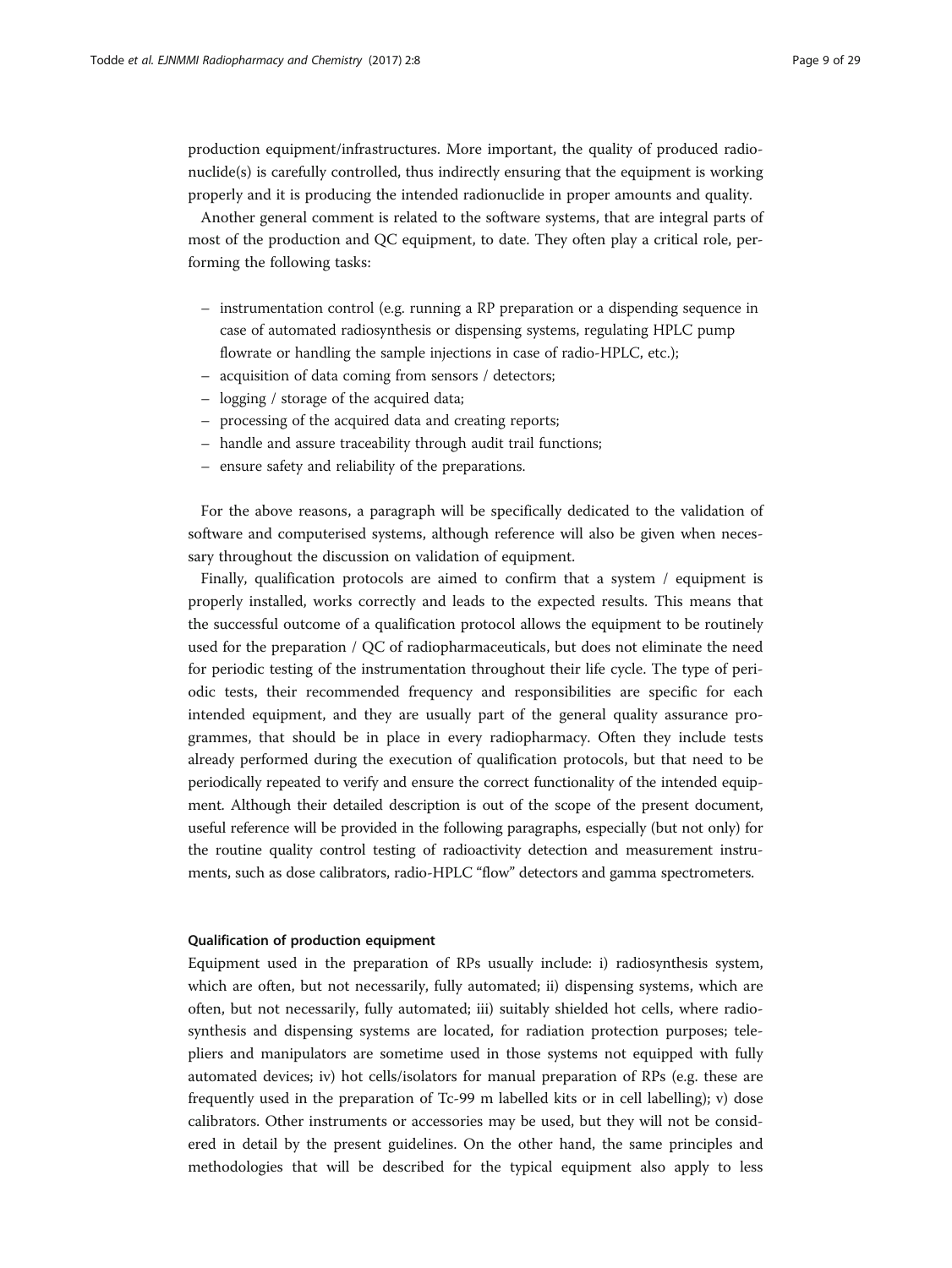frequently used instruments. It has to be considered that production equipment complexity range from relatively simple instruments, such as dose calibrators, to more complicated devices such as automated systems for radiosynthesis or dispensing. Qualification activities should be focused on the most critical components, evaluating the possible effect of failure or miscalibration on the general performance of the system and, in turn, on the quality and safety of the desired RP products.

Installation of production equipment may be preceded by additional evaluation steps, namely Factory Acceptance Testing (FAT) and Site Acceptance Testing (SAT). FAT/ SAT are particularly useful in case of complex and/or bulky equipment, or when the intended instrument has been specifically designed, based on URS. A good example is represented by hot cells, whether or not they include automated systems. Hot cells are indeed bulky, and sometimes require some degree of customization, especially in case they have to be used for non-standard processes. During FAT, functionality of major components (buttons, fan, filters, etc.) may be tested, as well as parameters typically verified during OQ such as air velocity, leak tightness or particle contamination. The above tests might help to reveal possible malfunctions or deviations, that may be fixed directly at the Factory, before the shipment. FAT are usually repeated on Site (SAT), and they can be considered as part of the whole qualification.

#### Radiosynthesis system

"Initial qualification and periodic qualification should be planned in the master document describing each automated module. Initial qualification should include IQ, OQ and PQ. IQ should include the verification of the designed module specifications, the check of installed instrumentation and the integration of working and maintenance instructions in the master document of the module. The functionalities of the automated module without reagents nor chemical components should be checked during OQ, which should also include: i) a verification of the software user access policy, with reference to the different possible level of privileges (e.g. administrators usually have the right to modify any parameters, sequences, methods, etc., while operators should have the possibility to run dispensing programs only); ii) a verification of the software sequences, if applicable; iii) a verification of the possible effects of a general power failure (e.g. to check for the presence and / or the need for an UPS; iv) a verification of the calibration status of the major components; v) a verification of data backup and restore. If the module is a commercial one, the user should ask the supplier to perform a qualification according to internal procedures or to propose a procedure to be performed by the user. If the module is custom made, the user should check that all functionalities, defined in the URS document, meet the specifications included in the master document describing the module. This should include the movement of actuators and the calibration status of the probes (temperature, pressure, and radioactivity). PQ of the module should be conducted by performing three complete runs of a representative process covering all normal operations for the concerned preparation process. For example, a module including a preparative chromatographic system should be qualified selecting a RP preparation process which includes a chromatographic purification. PQ should demonstrate that the module is suitable for the intended application in real conditions of use.

Each automated module should follow a programme of periodic qualifications of the probes (temperature, pressure, and radioactivity) in order to re-calibrate them if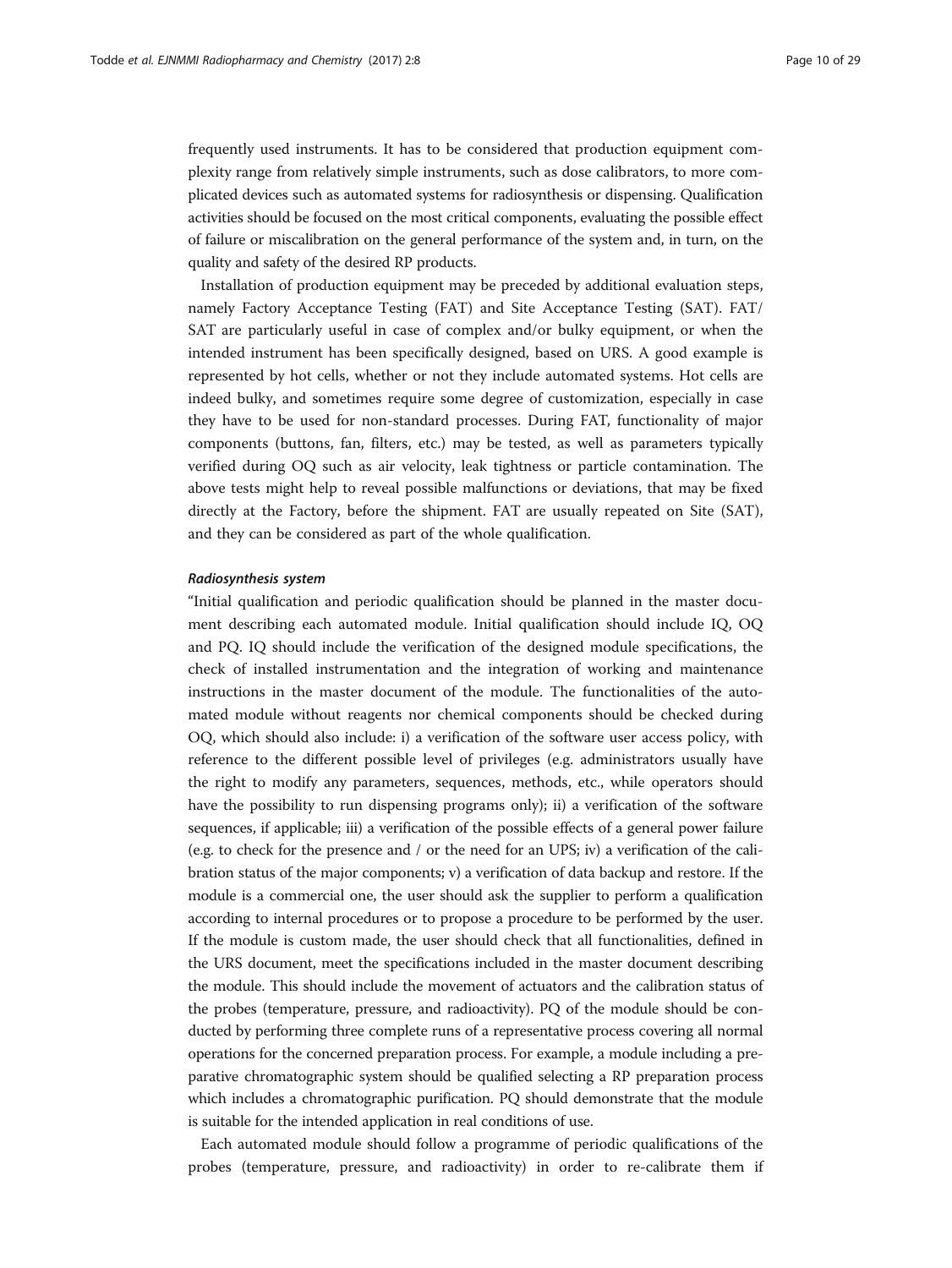needed. For major updates or repairs of the mechanical part, or in case of major modifications of the control software, a risk assessment should be performed in order to evaluate the potential impact on the process performed with the module. OQ and PQ should eventually be performed as conclusions of the risk assessment" (Aerts et al. [2014\)](#page-27-0).

#### Dispensing systems

General principles outlined for radiosynthesis devices also apply for dispensing systems, which allows for vial or syringe dispensing starting from a "mother" solution prepared using the automated radiosynthesis module. IQ should include: i) a verification of the documentation, such as instruction manuals, drawings, electrical / pneumatic schematics, specifications, certificates; ii) a verification of the major installed components, such as valves, tubing, software, programmable logic controller (PLC) or other suitable control, pumps, balances, control panels, PC, software version, etc. Verification is aimed to check that components are installed in a proper way, by comparison with URS and / or the documentation provided by the manufacturer, if applicable; iii) interconnections between the major components (e.g. cables, tubing assemblies, etc.); iv) a general check of the electrical connections and gas supply piping.

OQ should consider: i) a verification of the software user access policy, with reference to the different possible level of privileges (e.g. administrators usually have the right to modify any parameters, sequences, methods, etc., while operators should have the possibility to run dispensing programs only); ii) a verification of the software sequences, if applicable; iii) a verification of the possible effects of a general power failure (e.g. to check for the presence and / or the need for an UPS; iv) a verification of the calibration status of the major components; for instance, in several dispensing systems, vial filling accuracy is based on balances that weigh the solution during filling operations; balance is in this case a critical component and its performance could be evaluated during OQ by comparison with a calibrated precision balance, using certified weights. Certificate of calibration of the reference balance and weights should not be expired and should be included in the validation documentation. Dispensing systems for individual syringes preparation are preferably based on direct radioactivity determination using dose calibrators: in this case the dose calibrator is the critical component, whose calibration status need to be verified during OQ (see below). One more example of critical components in dispensing systems are the pumps often used to draw / push fluids through tubing assemblies; again, a verification of their calibration (e.g. by measuring dispensed volumes with a reference precision balance) should be performed during OQ; v) a verification of data backup and restore.

PQ of dispensing systems might be carried out by performing at least three successful dispensing cycles in typical working conditions, i.e. using radioactive solutions of the intended activities and radioactive concentrations, dispensed in a representative number of vials / syringes.

#### Shielded hot cells

Hot cells may be used to accommodate automated or remotely controlled radiosynthesis apparatus or, more simply, to provide the operators a suitable environment to prepare RPs, manually or with the help of tele-pliers, their major functions being to protect the operators from radiation burden (useful calculators to determine the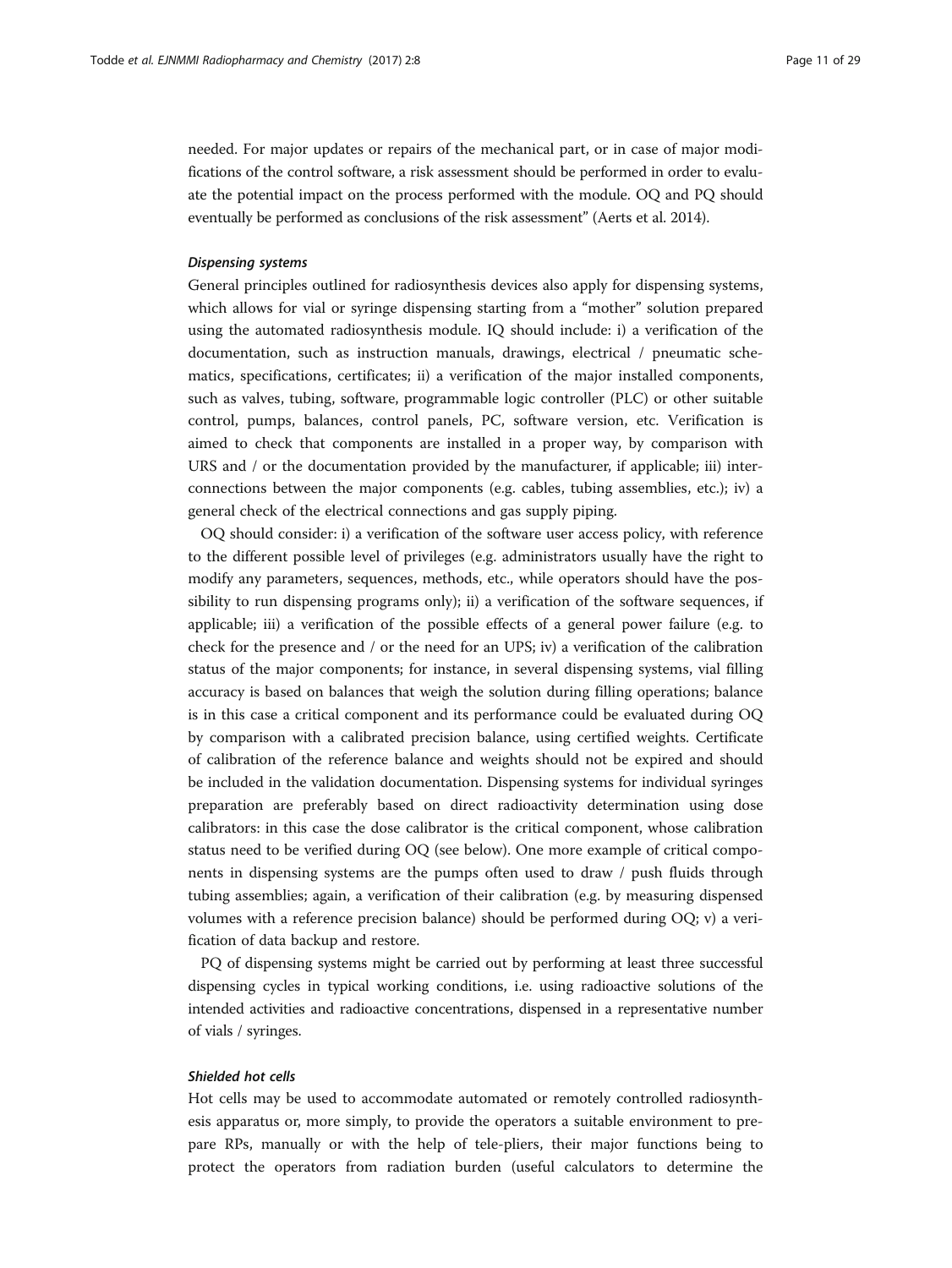required shielding thickness may be found on the web, see e.g. [\(Radprocalculator](#page-28-0))), and to guarantee an environment with suitable air quality and cleanliness, which is critical for the microbiological quality of the products. Generally, working area is tightly sealed, and a negative pressure is operating, to allow potential radioactive exhaust to be collected to safe containment systems, such as shielded gas cylinders or retardation pipes. Qualification extent for hot cells is dependent on their complexity, that may range from a simple working surface surrounded by an adequate lead shielding, to fully automated dispensing system which are embedded and integrated in the hot cell whole structure. However, there are common characteristics that may allow to set general principles for their validation.

IQ follows the same general concept above depicted for automated systems, and basically consists of a series of verification of the documentation, the major installed components and their interconnections. Specific test for OQ might consider:

- i) a leak test, to verify the tightness of the working area with respect for the external environment; the test may be performed by simply measuring leak rate after negative pressure has been brought to its maximum, and ventilation / extraction have been switched off, thus isolating the hot cell itself;
- ii) an air velocity test, to determine the suitability of ventilation above the working area, where RP preparation and dispensing operations take place; an alternative test may be the measurement of air particle contamination, using portable or stand-alone calibrated particle counter devices, which provide and indirect, but nonetheless effective, measure of air quality; indeed, class B or class A environment, as defined by EU GMP – Annex 1 (EU et al. [2017b\)](#page-27-0), are often claimed by hot cell manufacturer. In OQ, these test are performed "at rest", with working area in normal operating conditions, but without personnel intervention.
- iii) hot cells doors are usually interlocked for safety reasons; for instance, in case of hot cells used for the preparation of PET RPs, radionuclide transfer from the cyclotron is not allowed if hot cell doors are open; other common safety interlocks link radiation levels inside the working area with hot cell door opening, which is not allowed in case the level is above a defined threshold. Test to verify functionality of interlocks are typical operations to be included in OQ protocols.
- iv) Other tests, such as laminar flow pattern determination (e.g. using a smoke trace), may be performed, depending on the hot cell characteristics. It has to be underlined once again the need to focus on critical parameters.

It may be appropriate to consider PQ of hot cells in conjunction with OQ, as there is no significant difference in their mode of operation during the preparation of the RPs or at rest. On the other hand, this is not true in case of manual or semi-automated operations, when manipulations may affect laminar flow pattern, e.g. due to the movement of the operating personnel arms through the gloves. Thus, the above test should be executed both at rest (OQ) and "in operation" (PQ). As for particle monitoring, it has to be noted that radioactivity may strongly influence the instrument response, as radiation pulses may be erroneously "counted" by the particle monitoring system, and thus particle contamination may be overestimated. Keeping this in mind, for hot cells dedicated to automated preparation or dispensing operations, PQ tests should be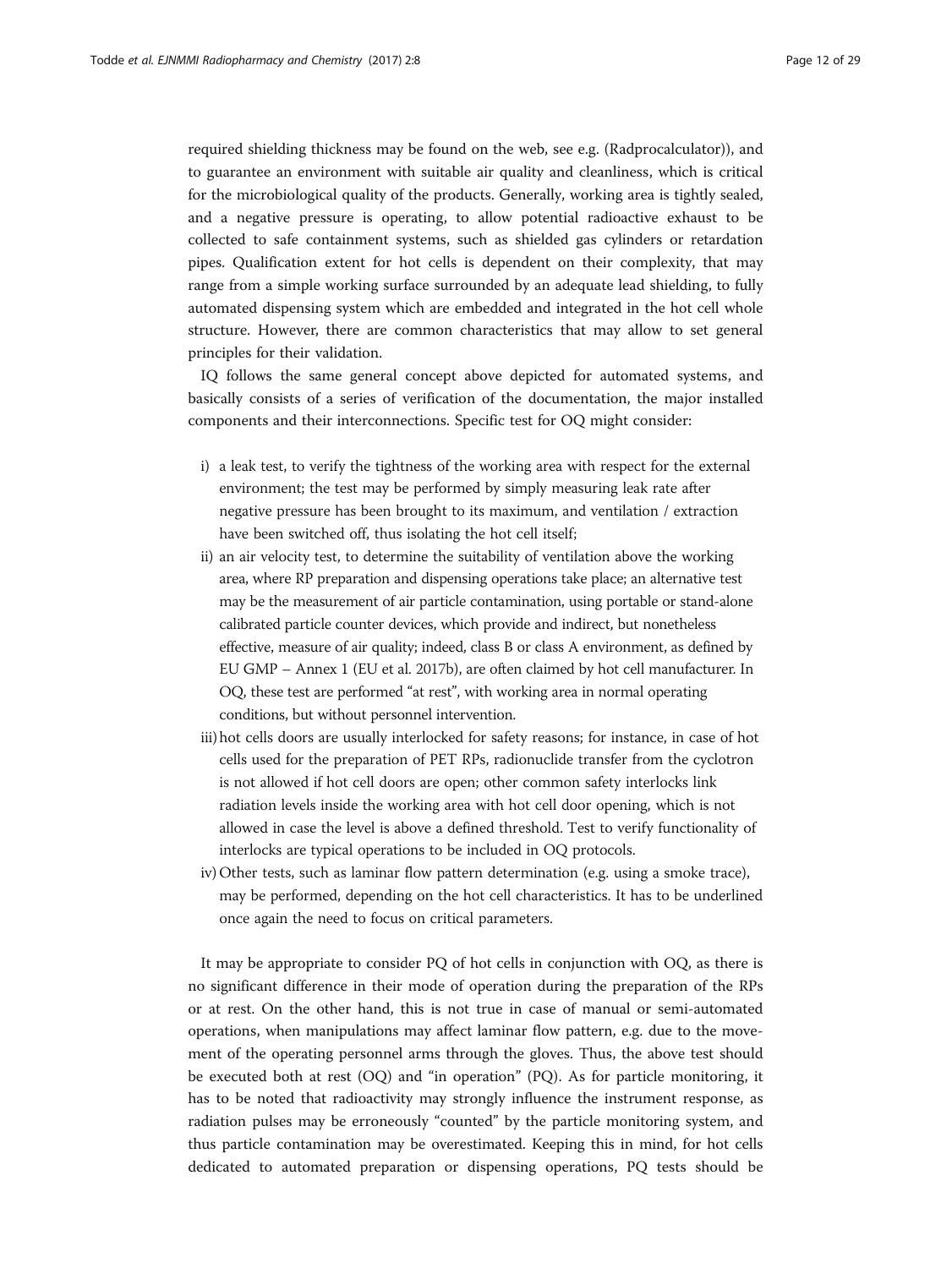performed during their normal work cycles (e.g. during the preparation or the dispensing of the intended radiopharmaceuticals). In case of hot cells used for manual RP preparations, which are typically performed by personnel through suitable sealed gloves, PQ tests should be performed during normal workflow (e.g. during the preparation of Tc-99 m labelled kits).

#### Dose calibrators

IQ for dose calibrators should be straightforward, considering that these kind of instruments are relatively simple and consist of a suitable detector connected to a PC or to an electronic control case with a display. Thus, a check of documentation and installation conditions (electrical connections, cabling between detector and measuring / display device) should be sufficient. OQ test should be aimed to verify calibration status of the dose calibrator. This could be done with accuracy and reproducibility tests, to be performed using suitable calibrated radioactivity sources. Chosen radionuclides should be of adequate activity, energy and half-life (e.g. Cs-137, with  $\gamma$  emission at 662 keV, whose  $T_{1/2}$  is = 30 years). OQ might also include other tests, such as verification of calibration through accurate measurements of the output current in response to increasing activities, but usually the monitoring of the above cited parameters is considered sufficient to provide an adequate operational qualification of the instrument. The same test should be performed with the aim of qualifying the performance of the instruments, but using the intended (or one of the intended, in case more radionuclides are measured with the same instrument) radionuclide(s). For instance, in a  $[^{18}F]FDG$  preparation facility, accuracy, reproducibility and linearity should be determined using F-18 with activity in the normal working range. For PQ purposes, also Limit of Quantitation (LOQ) should be determined. OQ and PQ tests should take into account the geometry of the sample (e.g. shape and size of the container, and distance to the sensitive surface of the detector). Re-qualification policy of dose calibrators should account that daily checks (e.g. constancy tests) are usually performed, and also verification of linearity and reproducibility are relatively frequent, so as to avoid the need of re-qualification, that should be only done in case the instrument is moved to a different location or due to other significant changes. There are a number of useful reference documents that may help during the implementation of the IQ, OQ and PQ validation steps. Table 6 of EANM guidelines on "Acceptance testing for nuclear medicine instrumentation" ([EANM guidelines\)](#page-27-0) provide a list of tests to be performed both at the acceptance of the instrument and to periodically verify its correct functionality. More experimental details related to the above suggested tests are described in EANM guidelines on "Routine quality control recommendations for nuclear medicine instrumentation" ([EANM guide](#page-27-0)[lines\)](#page-27-0). Finally, recommendations relevant to assuring the continuing acceptability of the performance of radionuclide calibrators are set by European Commission Radiation Protection document n° 162 "Criteria for Acceptability of Medical Radiological Equipment used in Diagnostic Radiology, Nuclear Medicine and Radiotherapy" [\(EU Commission &](#page-27-0) [Radiation Protection n. 162](#page-27-0)).

#### Qualification of QC instrumentation

Quality control activities may range in complexity from relatively simple test with TLC, which is often the main QC test required in case of Tc-99m labelled kits, to a full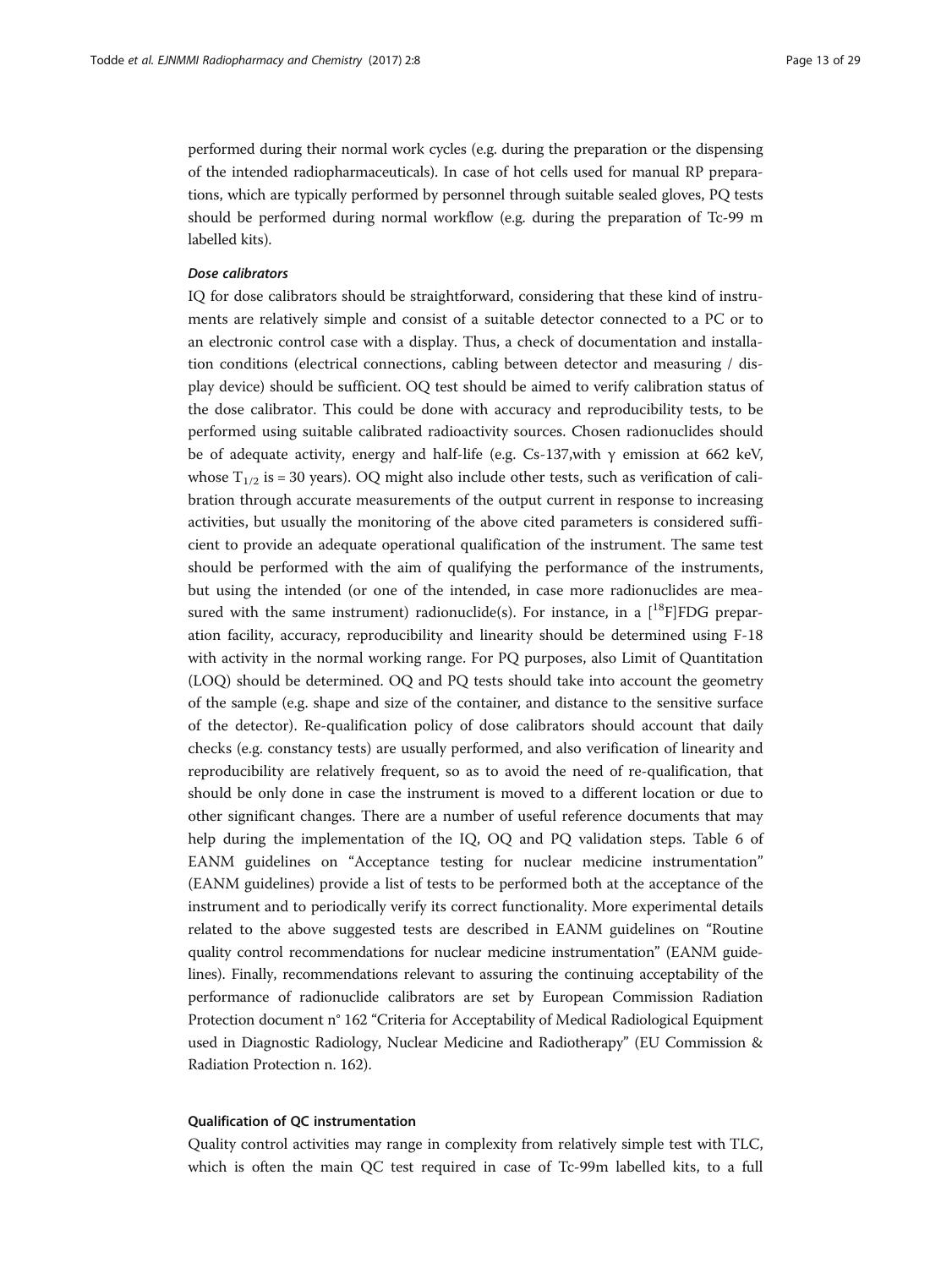series of QC tests, including HPLC, TLC, GC, gamma spectrometry, etc., in case of PET radiopharmaceutical preparations. QC equipment may include instruments normally used in analytical chemistry, such as pH meters, analytical balances, HPLC or GC, and instruments specifically designed for the analysis of radioactive samples, such as activity detectors conjointly used with HPLC or TLC, and gamma spectrometers. Moreover, the need to control microbiological contamination of injectable radiopharmaceutical preparations make devices designed to monitor endotoxin levels familiar to the radiopharmacists.

IQ for QC equipment follows the general rules already depicted for production equipment, and verification of the documentation, drawings, schematics, cables and piping, a general check on SOP, logbook, etc., and verification of environmental conditions and utilities here also apply. OQ and PQ are more specific for the various instruments, and will be described with more details. It has to be underlined once again that IQ, and also OQ, may be also be performed in close cooperation with the instrumentation manufacturer, thus allowing to reduce workload for local radiopharmacy staff.

#### Radio-HPLC

A radio-HPLC system is typically composed of a pump, which drives the eluent through the various detectors and columns, the detectors themselves, one of which is always a radioactivity detector, while the others are needed to identify and quantify non-radioactive species, and their selection is depending on the intended application. The most frequently used detectors are UV detectors, but conductivity or electrochemical (or others) detectors are also used for specific applications. These detectors will be hereinafter defined as "mass detectors". Injection of the sample may be performed manually or automatically, by means of an autosampler. Chromatographic columns may be kept at room temperature or heated, by means of a column oven. Finally, most of the HPLC systems currently available are controlled via a suitable software, which is also used to acquire and process signals coming from detectors. From a validation perspective, HPLC may be considered as a sum of different components that may be tested individually. Thus, OQ and PQ test should be designed specifically for e.g. UV detectors, as well as for radiochemical detectors, while control and acquisition software may be evaluated as a whole. OQ on radiochemical detectors may include a linearity verification of the voltage output, in response to decreasing level of radioactivity. A sample of the intended radionuclide/radiopharmaceutical is suitable for this purpose. OQ test on UV detectors usually include: i) test on wavelength accuracy, using a suitable known reference standard; ii) noise and drift test, which can be performed running flow for a suitable time (e.g. 60 min) and recording and allowing software to record the above parameters (some instruments may already have software routines designed to run the tests); iii) a verification of absorbance accuracy using reference standard, which can be easily purchased from commercial supplier, iv) test on software user access and related privileges. Similarly, other "mass detectors" such as conductivity detectors might be OQ checked for linearity and reproducibility using standard ionic solution (e.g. chlorides, sulphates, etc.). HPLC pump may be tested for accuracy and precision by collecting and weighing, using a calibrated analytical balance, a statistically significant number of samples (e.g. 10 samples, collected at a flowrate of 1 ml/min). Column oven, if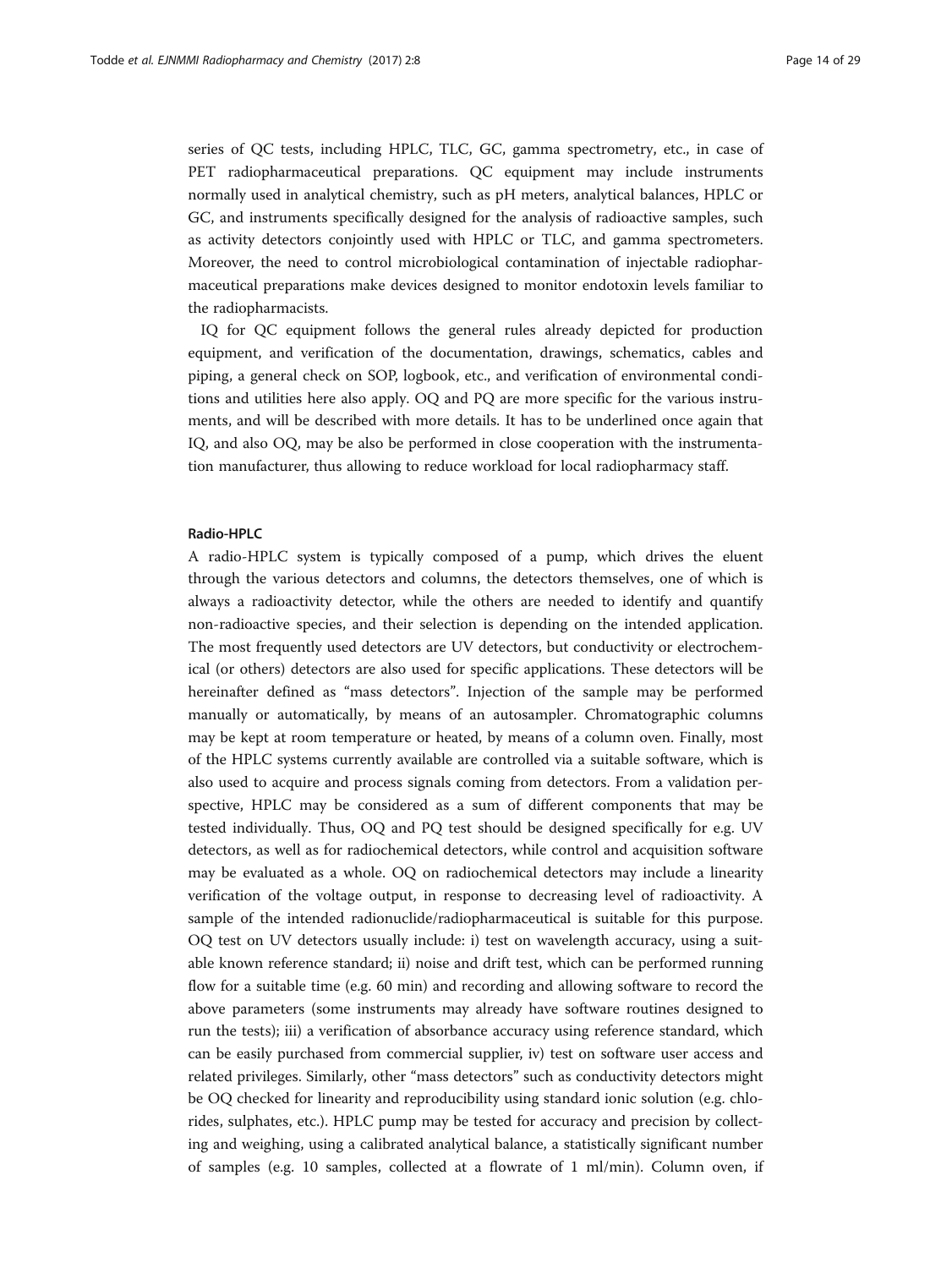present, should be checked for its capability to maintain the selected temperature, by setting a range and measuring, using a calibrated thermometer, a range of temperatures. Similarly, accuracy, precision and linearity test might be performed on the autosampler, with the aim to verify their capability to reliably inject samples of the desired volumes. Irrespective of the way the samples are injected (manual or automated), the injection system needs to be cleaned between injections: carry-over is another typical OQ test, aimed to prove the efficacy of the cleaning procedure. Carry-over should be tested by repeatedly analysing samples of mobile phase following the injection of samples containing significant amounts of the intended analytes; to verify carry-over of UV or other "mass detectors", samples should be taken from the higher concentration solution used in linearity test; for radiation protection purposes, carry-over tests on radiochemicals should be avoided, and the results obtained with test on mass detectors should be considered as sufficient to demonstrate the cleaning efficacy.

PQ protocols on mass detectors should include tests to verify precision (or reproducibility) of the detector output, by injecting at least 5 samples of the intended "cold" counterpart of the desired radiopharmaceuticals (e.g.  $[{}^{19}F]FDG$  for  $[{}^{18}F]FDG$ , or  $[{}^{12}C]$ methionine for  $[{}^{11}C]$ methionine) at a concentration included in the typical working range; also linearity test, using at least 5 different solutions with increasing concentration in the normal working range, should be performed. PQ test on radiochemical detectors should be aimed to check precision and linearity as well. However, due to radioactive decay, a single sample of suitable activity might be used, and area values obtained from the related chromatograms should be recalculated using the decay law  $(A = A_0 e^{-\lambda t})$ . This PQ tests could be considered part of method validation, which will be the subject of a dedicated guideline.

#### Gas chromatography

In the field of radiopharmacy, gas chromatography is very often (although not always) used for the analysis of residual solvents. The instrument is made of a column (often a capillary column) placed in an oven, through which a carrier gas is swept; the most popular detector is Flame Ionization Detector (FID), which is suitable for residual solvents analysis, but other types may be used, depending on the selected application. Similarly to HPLC, sample injection system may be manual or, more frequently, automated (e.g. head space injection system). IQ protocols don't differ significantly from those already described for radio-HPLC. OQ tests on FID detectors should include sensitivity. Head space injection system, if present, should be tested for precision and accuracy using reference standard, in order to verify its capability to reliably inject the selected volumes, and for temperature, using a calibrated thermocouple. A leak test, to check the tightness of the injection system, has also to be performed. Finally, test on carry over within the injection system is also recommended. Oven temperature is another critical parameter that should be checked during OQ, by means of a calibrated thermometer; a series of measurements allows for accuracy and precision determination. Also carrier gas flowmeter should be checked, by comparison with a calibrated flowmeter. PQ, as usual, helps to demonstrate that the system is capable to yield the expected performance in normal operating conditions. Precision and linearity should be checked using a reference solution of one or more of the analytes that are expected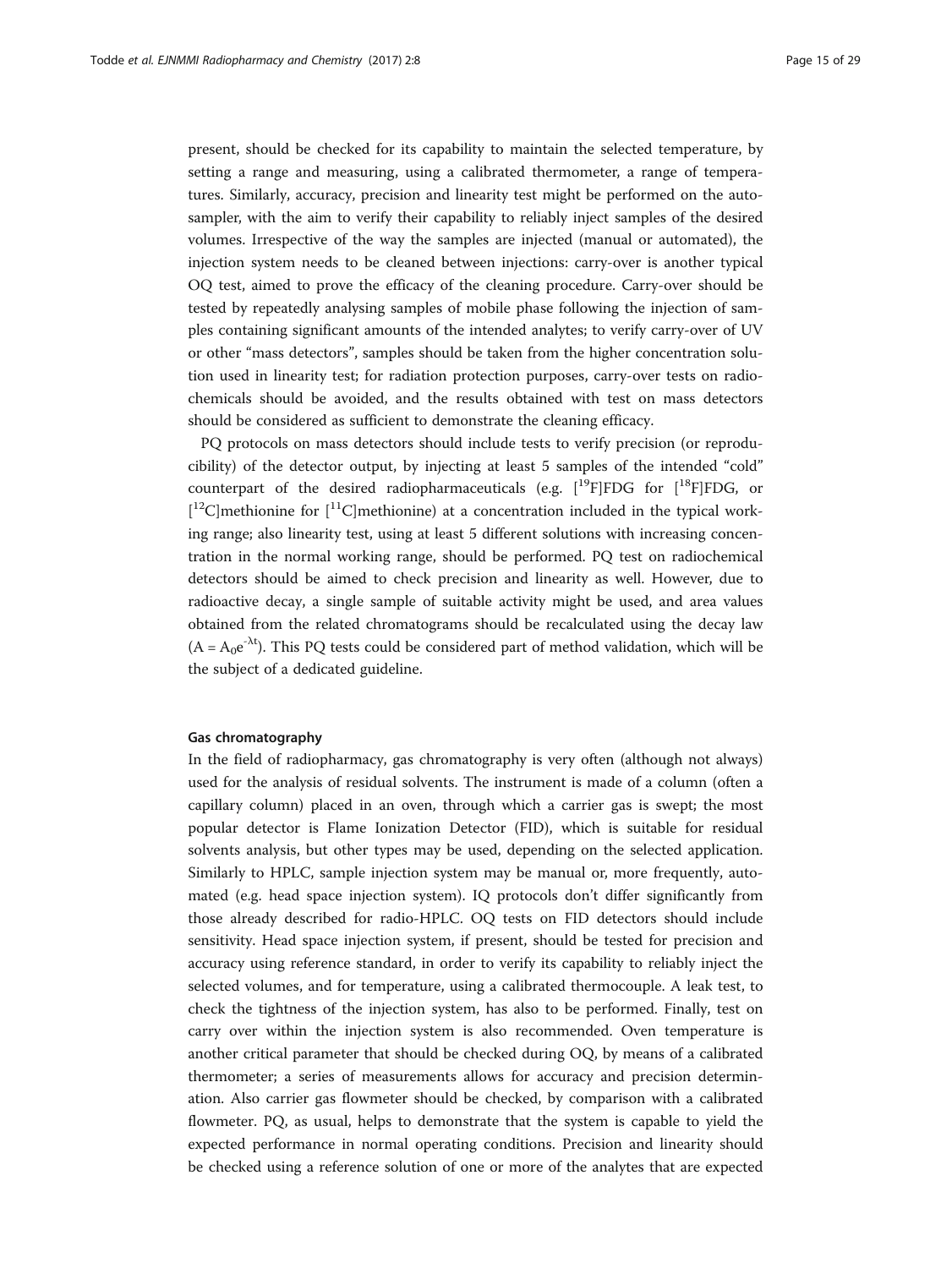to be quantified during normal QC operations (e.g. acetonitrile, ethanol), while for linearity determination, a series of solutions with increasing concentrations of the interested analytes should be prepared and analysed. The same data obtained following the above tests, could then be used for the validation of analytical methods.

#### Radio-TLC

Radio-TLC scanners are mainly used to determine radiochemical purity of radiopharmaceutical preparations. Radio-TLC are often scanners that drive a TLC sheet or plate under a suitable sensor capable to detect radioactivity. Autoradiography systems may also be used for this purpose, that take advantage of the capability of a suitable phosphor plate to store the radioactive signal and release it in the form of a suitable luminescence, and that may thus create a kind of "latent" image of the spots generated during the TLC run by the separation of the analytes. IQ follows the same principles already depicted for other analytical instruments. OQ and PQ may be considered conjointly, and usually tests on reproducibility and linearity, using a solution of the desired radionuclide with suitable activity range should be performed. Reproducibility may be evaluated by deposition, using preferably a calibrated micro-pipette, of a few microliters of the radioactive solution in different position of the TLC plate. During data acquisition and calculations, decay should be accounted for, especially in case of very short half-life radionuclides. For linearity purposes, a single spot could be deposited and acquired at suitable user defined intervals. Other OQ tests may be related, as usual, to the software system, by checking software access policy and privileges, and archiving/ backup functions.

#### Gamma spectrometer

Gamma spectrometers are used both for identification and radionuclidic purity determination purposes. Most common detectors are HPGe (high purity germanium), which are to be preferred due to higher energy resolution, and thallium activated NaI detectors, that have better sensitivity but much lower energy resolution. Detectors are suitably shielded, to reduce background, and connected through a cable to a PC equipped with a proper software. HPGe also need to be cooled, in order to reduce thermally induced leakage current, and effectiveness of the cooling system, irrespective if this is done via liquid nitrogen or electrically, has to be carefully controlled during normal operations and during qualification tests as well. With such a simple configuration, IQ is also quite simple, and it may be performed, as already described for other instruments, by a general check of the documentation (order, manuals, other documents provided by the supplier, logbook, dedicated SOPs, installed software, versions, etc.). OQ may include an energy calibration of the instrument, with the aim to verify that detected energies match with expected values. Both mono- and multinuclide calibration sources may be used. Multinuclide or single-nuclide multi-energy (e.g. Eu-152) sources should be preferred, so as to check calibration status in a broader energy range. Usually, typical working range of the above instruments is indeed 0–2000 KeV. A minimum of 6 acquisitions for each of the selected energy signals, followed by coefficient of variation (CV%) calculation allow for energy calibration determination. Efficiency is another parameter to be considered in OQ, especially when gamma spectrometry is used for quantification purposes.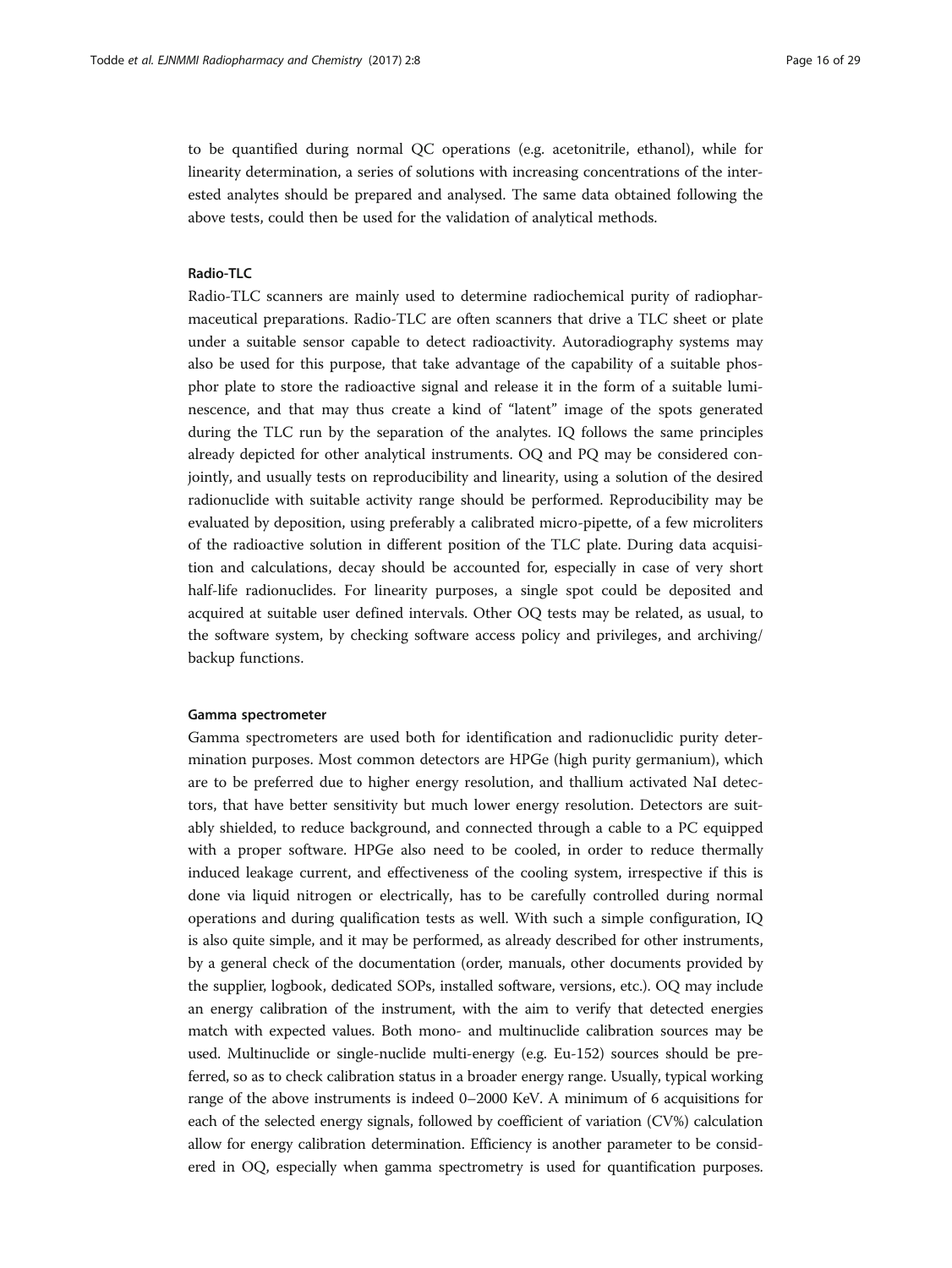Here also multinuclide sources are ideally suited, as they allow for quantification of radioactivity amount of the various nuclides, provided that they are sufficiently long lived (medium half-life radionuclides might also be used, but errors are higher). PQ is depending on the intended use of the instrument, but it generally includes reproducibility and linearity tests, to be performed with the radionuclides expected in the RP preparation of concern. The sensitivity of an instrument is usually measured, as already described above, using calibrated standards at the proper concentration. In case of gamma spectrometer, sensitivity may be expressed by a parameter known as Minimum Detectable Activity (MDA), which may be considered similar to the Limit of Detection (LOD), and which is dependent on many factors (background, geometry, etc.) and it may vary from run to run for the same radionuclide. Thus, although MDA might be determined, for example, during OQ test with calibrated source(s) or during PQ with the intended radionuclide, it would make more sense to evaluate it during validation of the specific analytical method. It is also important to establish the maximum detectable activity range, as the saturation of the detector may lead to underestimation of the radioactivity.

#### Validation of analytical methods

Quality Control of radiopharmaceuticals, for which dedicated monographs of Ph. Eur. are available, are straightforward, as the monographs define which controls have to be performed, including the related method of analysis with experimental details (e.g. stationary phase, mobile phase, flowrate, wavelength in case of HPLC analysis with UV detector, etc.) and acceptance criteria. Following the above specifications, the analytical methods of concern do not need to be validated, but rather verified in each individual laboratory through the execution of tests aimed to verify that the method has been implemented properly (e.g. system suitability test, detector linearity and LOQ). In case a monograph for the intended RP is not published, or in case the monograph exists but for any reasons it is preferred to use a different method, its suitability need to be assessed and demonstrated through a validation procedure. Guidelines for validation of analytical methods have been released by ICH ([ICH guideline Q2\(R1\) Validation of](#page-27-0) [analytical procedure: text and methodology](#page-27-0)), which provide general information and guidance about the parameters to be tested (e.g. accuracy, precision, linearity, etc.), how to test them and when; for instance, the above guidelines state that the determination of repeatability should be performed after a minimum of 9 analyses, covering the specified range of the procedure, etc.

During validation of analytical procedure three common analytical procedures may be recognized:

a) Identification test, which is aimed to contribute to the identification of the desired product or other analytes in the sample. In case of RPs, identification of the intended RP is often carried out exploiting the two distinct characteristics of any RP: i) the "pharmaceutical" part is identified through the chromatographic comparison of the retention time of the main radioactive peak with retention time of the "cold" standard (e.g.  $[$ <sup>18</sup>F]FDG is identified through the analysis of a [<sup>19</sup>F]FDG sample); ii) the radionuclide part contributes to the overall identification of the RP thanks to the gamma spectrometry analysis of the emitted energies (e.g. in case Tc-99m is the intended radionuclide, an emission at 140 KeV is expected).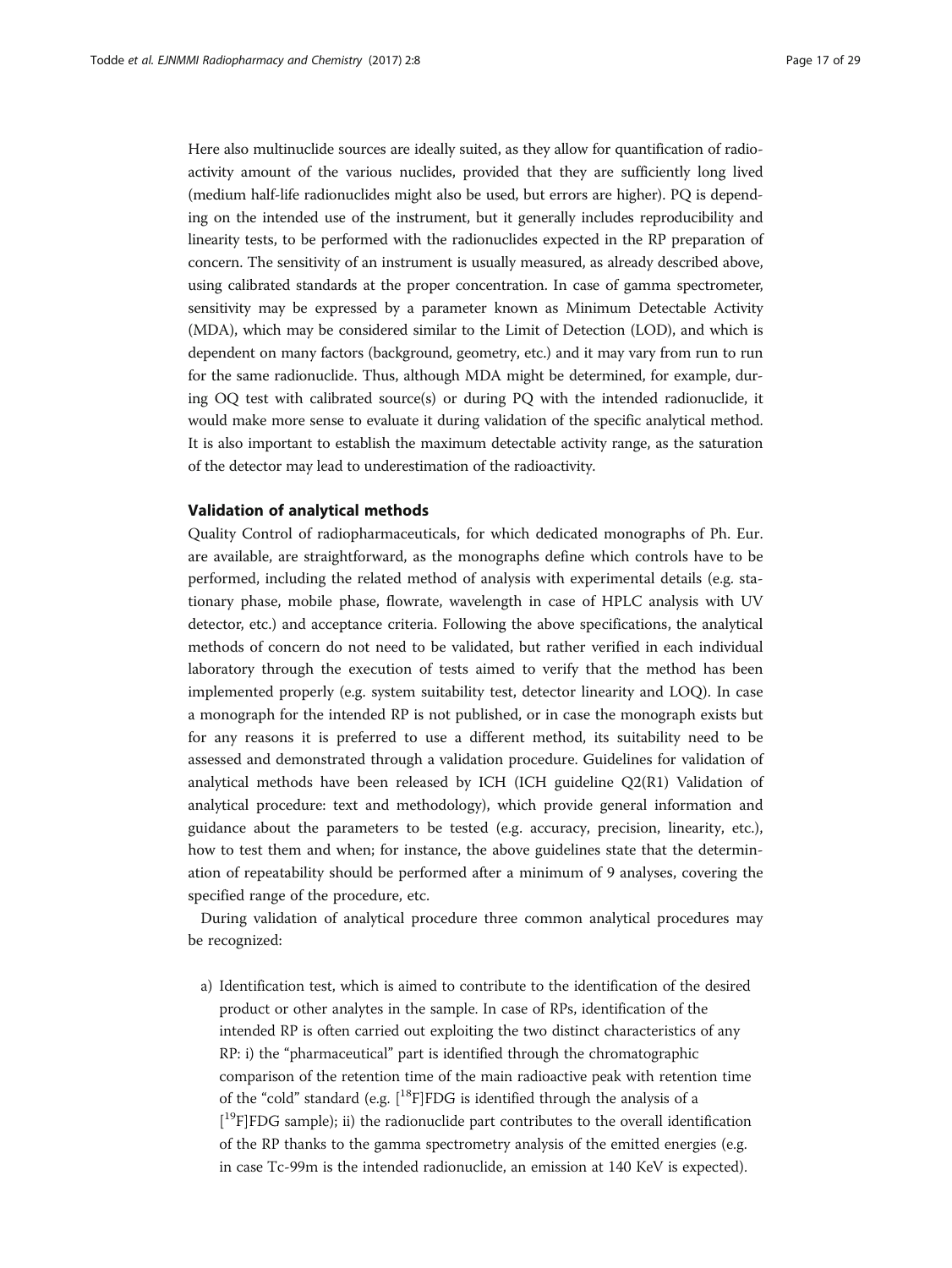- b) Testing for impurities, which can be quantitative or limit tests. In case the impurities are well characterized (e.g. the concerned impurity is the chemical precursor of the radiolabelling), testing may be feasible, and rules set by ICH guidelines apply.
- c) Assay test, that are performed to quantitatively measure the analyte of interest (usually, the desired RPs).

An analytical method should be re-validated in case of changes in the RP preparation process that may affect the quality of the final products, when purification components are replaced by different ones (e.g. alumina cartridges are replaced by ion exchange cartridges) or the purification method is changed (e.g. HPLC vs SPE) and in other circumstances.

Analytical methods used for the QC and characterization of RPs are sometimes typical analytical methods (for example, analysis of residual solvents using GC); in these cases, ICH guidelines apply without significant adaptations. On the other hand, specific adjustments are required in case of radioanalytical methods, such as radio-HPLC, radio-TLC and gamma spectrometry, and they would need to be considered with more details. For this reason, and in consideration of the wide variety of possible application in the field of radiopharmaceutical preparations, validation of analytical methods will be the subject of a dedicated document. Moreover, practical examples of validation of analytical methods of routinely used RPs may be found in the EANM guidelines on the preparation of IMPD (Todde et al. [2014\)](#page-28-0).

#### Computerised systems

As already mentioned earlier, computerized systems are ubiquitously used and most of the instrumentation of concern in the field of radiopharmacy are controlled by a wide variety of hardware / software systems. Thus, validation of software should be considered as an integral part of the general validation policy [\(http://ec.europa.eu/health/files/](http://ec.europa.eu/health/files/eudralex/vol-4/annex11_01-2011_en.pdf) [eudralex/vol-4/annex11\\_01-2011\\_en.pdf](http://ec.europa.eu/health/files/eudralex/vol-4/annex11_01-2011_en.pdf). Accessed 31 Mar [2017](#page-27-0)). Two different general approaches are possible: i) validation / qualification of a production /  $\overline{QC}$  instrument as a whole (holistic approach), in which the computerised system is considered as a part, although significant, of the whole instrument, and validation of hardware / software is thus performed consistently; ii) validation of computerised system as an independent entity. Whatever is the chosen route, the following principles apply:

- requested characteristics of the software / hardware should be described in URS;
- data safety should be ensured, so as to minimize the risk of loss of data or wrong data entry by the operators;
- initial configuration of the systems should be performed by qualified personnel;
- as already stated previously, access to the software should be allowed for authorized persons only, and it should be regulated by means of appropriate login / password, and the allowed operations should be different, depending on the various functions;
- backup functions should always be enabled, and the way, the chosen storage medium (e.g. stand-alone devices such as USB pen drives, CD rom, external hard disk, or network backup disks) and backup frequency should be defined through appropriate SOPs; restore functions of the backed up data should be verified, as well;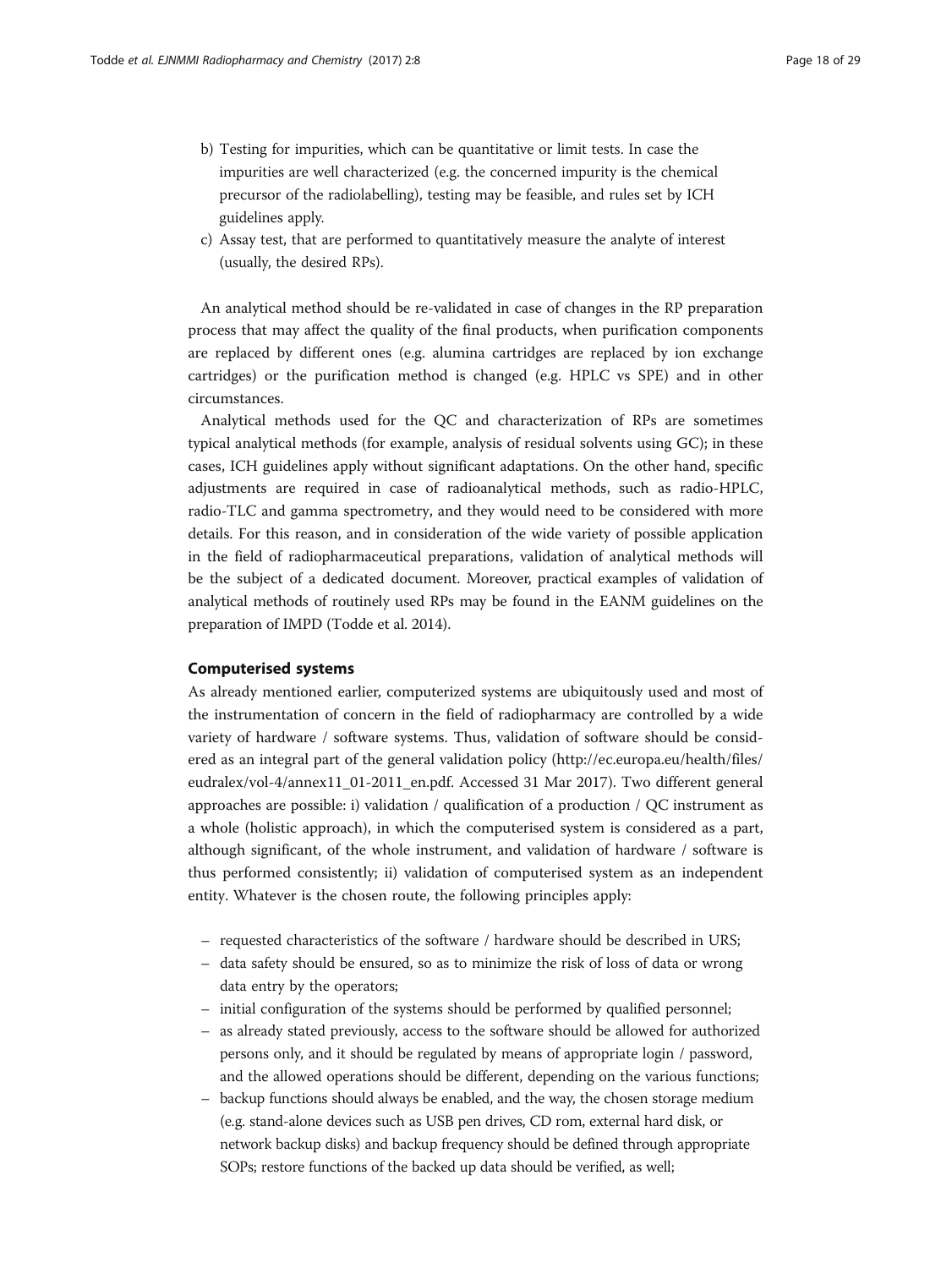- printout function of the stored data should be checked;
- audit trails functions should be considered mandatory, in order to have the necessary traceability of the operations performed using the interested software; for instance, information about access (who and when accessed the software), changes (e.g. about deleted files, change to operating methods, new methods, etc.), software / hardware updates should be automatically recorded by the software; in case the audit trail is not enabled, alternative procedures to ensure operation traceability should be put in place (e.g. printing and / or recording information about performed operations on dedicated logbooks);
- the risk related to possible accidental loss of data or software functionality should be carefully evaluated, and executable copy of the interested software should be available and fully compatible with the hardware equipment;

A useful reference while validating computerised systems is the PIC/S guidance on "good practices for computerised systems in regulated "GXP" environments"([PIC/S](#page-28-0) [Guidance\)](#page-28-0), whose main goal is to help users in understanding requirements and the level of validation to be performed and, which is even more important, to help suppliers in developing their systems complying with general rules of good practice. It means that whenever the purchased systems have been developed complying with GAMP, validation extent required to the end user is minimized. Moreover, supplier should provide appropriate documentation.

IQ for a computerised system might include the following controls:

- check purchase order, shipment documentation, packaging, etc.;
- the software has been loaded correctly;
- power supply and electrical protection are suitable for the intended applications;
- PC and hardware have been properly connected;
- the system is working properly after power up;
- collect information about software / hardware / operating system versions, date and place of installation;
- include a brief description of the room / site where the systems have been installed;
- software / hardware certification are available (if any).

OQ would be more focused on a functional verification of the software / hardware, and might consider the following verifications:

- check on data integrity, accuracy, security and reliability;
- verification of operating sequences, such as automated synthesis module routines used to perform part of the preparation process (e.g. a purification operation, or fluid transfers through different parts of the modules, etc.) or acquisition sequences for an analytical instrument;
- a verification that different login/password credentials for access are working and lead to different operating privileges;
- verify software / hardware safety, e.g. through breaking up o f power supply;
- verify data safety, by means of attempts to change, delete, copy/paste, etc.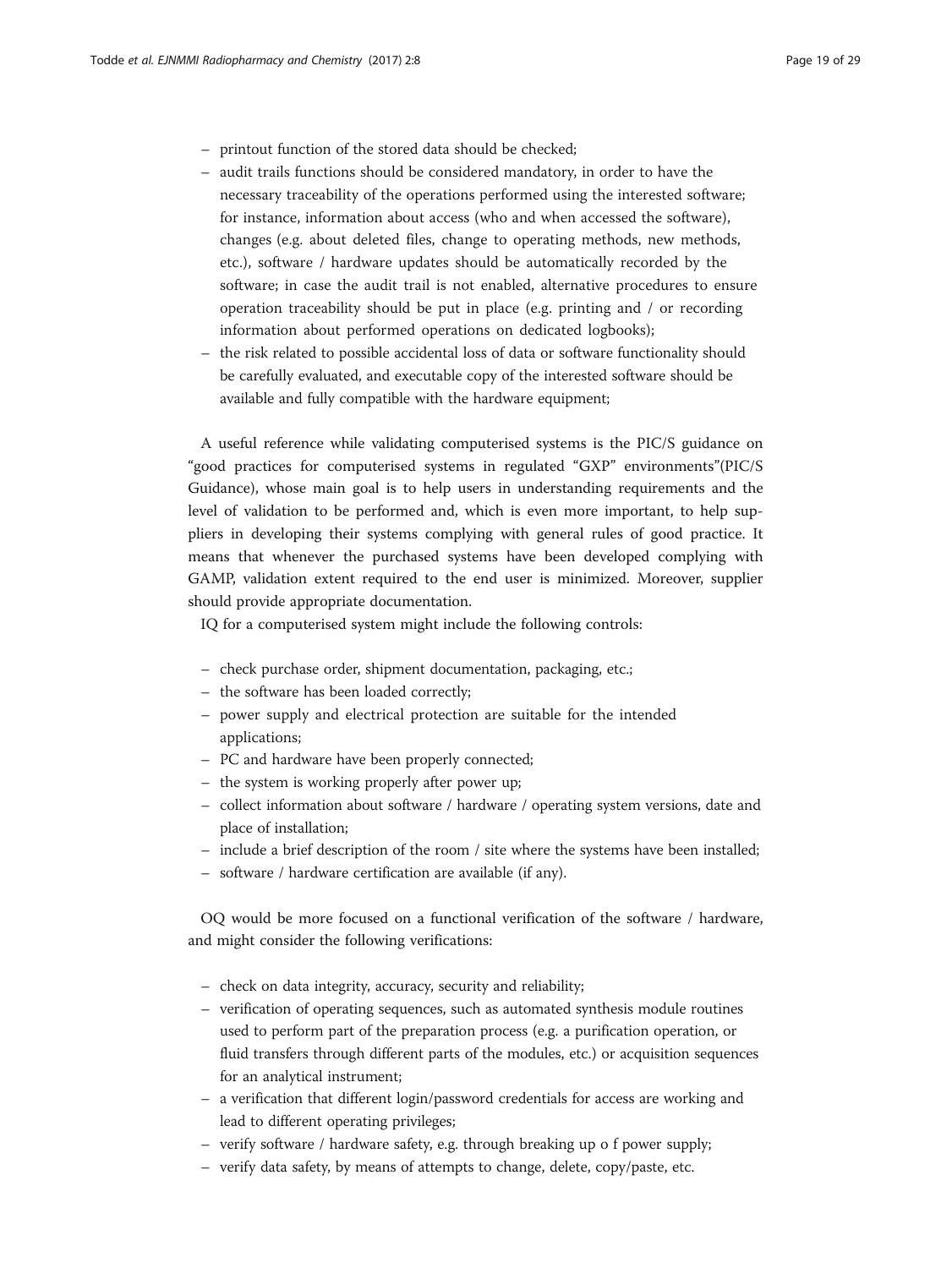Finally, PQ on computerised systems might include the following tests:

- test specific SOPs, dedicated to the intended RP preparation process, for use and maintenance of the computerised system;
- as PQ is typically aimed to verify that the system is capable to properly perform the tasks for which it has been purchased / built, PQ for computerised systems tests could be merged with general PQ of the intended instrument / system / utility. Thus, please refer to the information provided in the relevant section for e.g. PQ on automated synthesis systems, dispensing systems or for analytical instrumentation

#### Validation of classified rooms

Preparation of parenteral injectable solutions requires special care in the manipulation of the starting materials /intermediates / finished products, that may potentially be subject to microbiological contamination in the form of bacterial endotoxins and vital microorganisms such as bacteria and fungi. To this regard, Annex 1 – GMP (EU et al. [2017b](#page-27-0)) set general guidance about technical characteristics of classified environment, as well as of the tests to be performed together with related acceptance criteria for particle and microbiological contaminations. The possibility to establish and maintain a classified environment depends on several factors, such as the technical specification of HVAC system, construction details of the premises, characteristics of equipment, dressing and behavioural rules for the operating personnel, cleaning and sanitization procedures, sterilization, etc. Qualification of classified environments is challenging for typical radiopharmacies, as it requires skills and instrumentation which are often not available. Moreover, differently than the above described production and QC instrumentation, which are usually commercially available, even DQ plays here a crucial role, as rooms and HVAC are specifically designed for the intended use, and their characteristics may significantly affect day-by-day operations and general compliance with EU guidelines. DQ will have to be performed in tight connection with URS requirements, and will have the goal to verify that e.g. requested utility services are available and suited for the intended purpose or that the systems will be easy to be calibrated and maintained and may operate in a manner safe for the products and for the operating personnel. IQ of HVAC include a careful verification of all the installed components, to check that e.g. valves, pipes, shutters, ventilation machines are properly installed compared with project layout, and that they are properly labelled. Of course a general check on documentation (drawings, layout, component specification, list of the suppliers, operating manuals, etc.) is here of paramount importance. OQ of HVAC, which plays a critical role in determining the quality of air, usually foresee tests on air flowrate, HEPA filters integrity, the number of air exchange / hour, particle and microbiological contamination. For these reasons, full qualification of classified environments is usually sub-contracted to suitable specialized service companies. However, the following tests, that can be considered as representative of the general classification status of the intended rooms, could be performed, provided that at least an air particle counter and an incubator are available.

1) the effect of lack of power supply on HVAC efficiency; this test may be easily performed by turning off and on the general power supply, and checking whether the main functions are correctly recovered or not;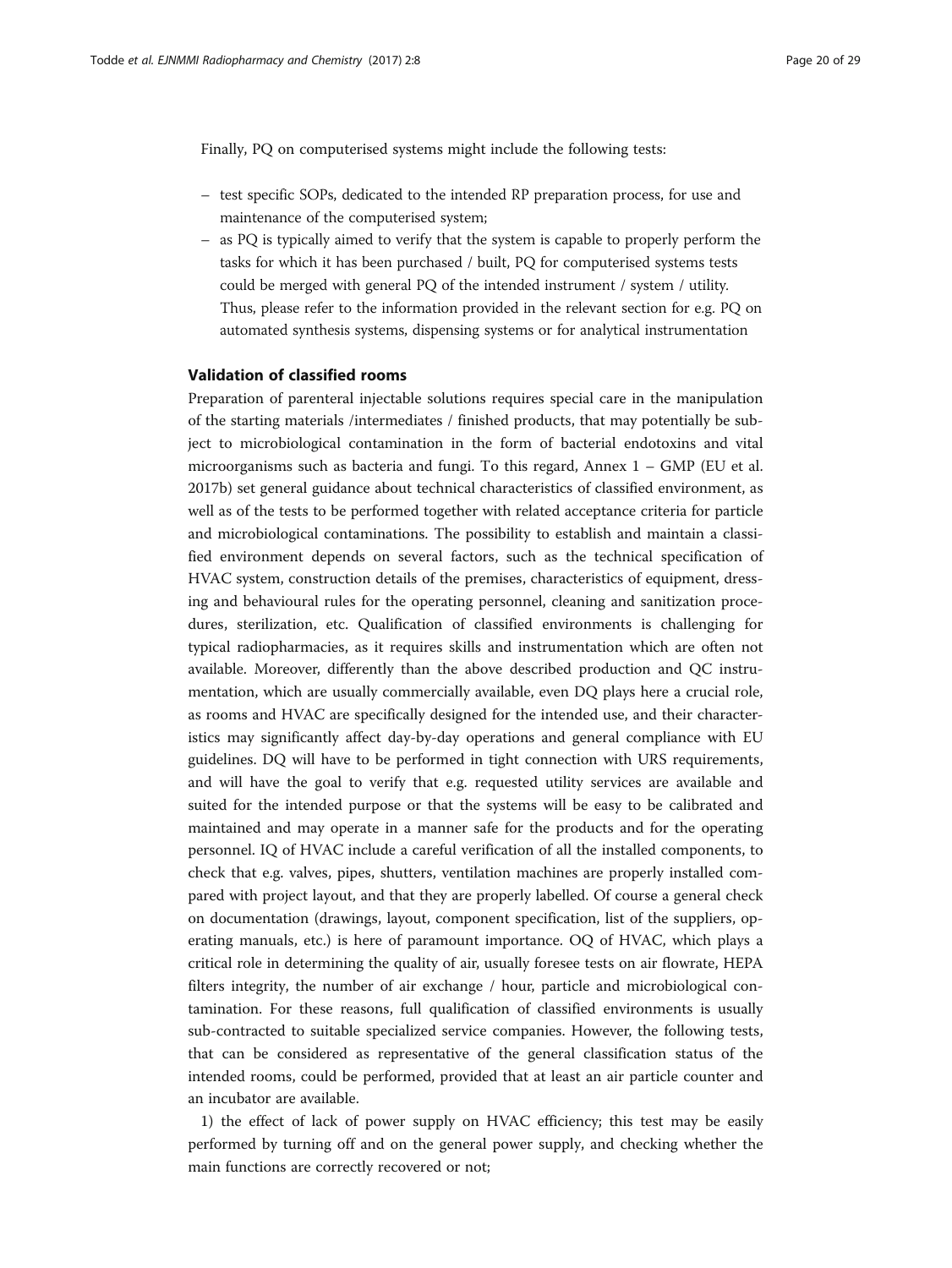2) particle contamination test, that has to be carried out using a suitable calibrated instrument, following general methodology set by ISO standard [\(EN ISO 14644 1](#page-27-0)). Number of air samples may be determined using the following formula:

$$
NL = \sqrt{A}
$$

Where "NL" is the number of samples to be taken, and "A" is the surface of the classified area (expressed in  $m^2$ ); a minimum of two samples should be considered, notwithstanding the surface area. In case of class "A", it is necessary to collect at least 1 m<sup>3</sup> of air / point [\(EN ISO 14644 1\)](#page-27-0), while for other classes, 1 m<sup>3</sup> should be the total volume for the considered whole room /environment. The following general formula may be used to calculate the minimum sampled volume:

$$
Vs = \frac{20}{Cn, m} \times 1000
$$

#### Where:

- Vs is the minimum single sample volume per location, expressed in litres
- Cn, m is the class limit (number of particles  $/$  m<sup>3</sup>) for the largest considered particle size specified for the relevant class
- 20 is the defined number of samples that could be counted if the particle concentration were at the class limit

Test should be done in "at rest" conditions, as defined by Annex 1 – GMP (EU et al. [2017b\)](#page-27-0).

3) decay / recovery test, which is intended to determine the time needed to recover the specified class after e.g. HVAC is intentionally switched off for a defined time.

4) clean-up test; in principle, this test is aimed to determine the time required to switch from one condition to another; in case of cleanroom, that may be represented by the time it takes to "clean-up" from "in operation" to "at rest" conditions, and can be experimentally measured monitoring appropriate parameters, such as airborne contamination.

PQ may be performed by: i) repeating the particle contamination test in "in operation conditions", which means with personnel normally operating in the lab; ii) verification of the microbiological contamination of the air and surfaces, the latter being checked by means of agar contact plates filled with a suitable media, and the former using agar settle plates; number of plates and their position have to be chosen with a rationale based on the expected microbiological risk; to this regard, contact plates should be scratched on representative positions on the floor, walls and major instrumentation (inside/outside hot cells, external surface of automated system, workbench, etc.), while settle plates should be located more or less in the same points above cited. Agar plates should then incubated at  $25 \pm 2$  °C for three days, and at  $35 \pm 2$  °C for the next 2 days. Acceptance criteria are depending of the desired classification level and are set, as usual, by Annex  $1 - \text{GMP(EU et al. 2017b)}$  $1 - \text{GMP(EU et al. 2017b)}$  $1 - \text{GMP(EU et al. 2017b)}$ .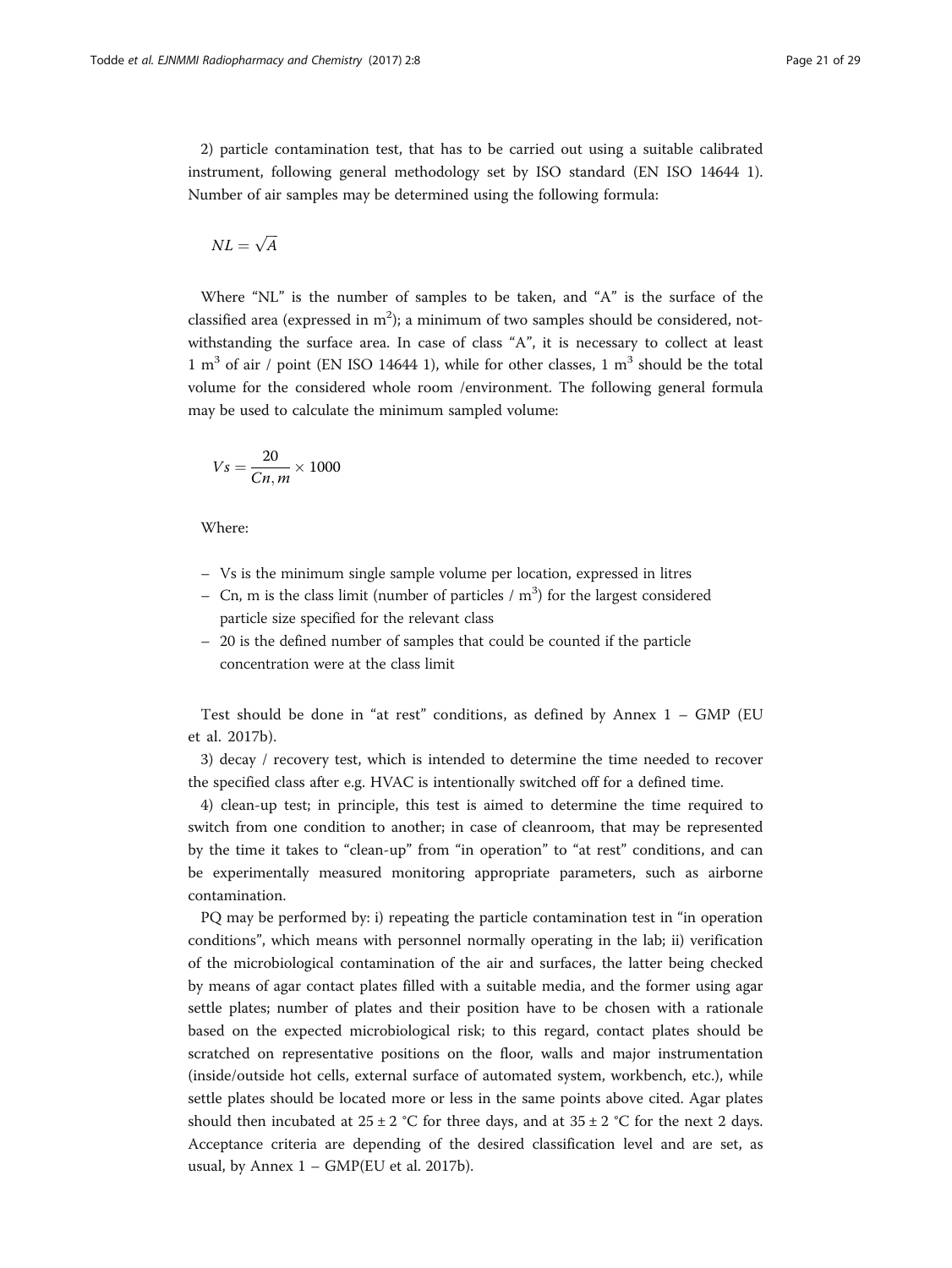#### Cleaning validation

Cleaning validation is aimed to verify the effectiveness of a cleaning procedure. Two general cleaning procedures are of concern in the preparation of RPs : i) cleaning of production/dispensing apparatus, with special emphasis for those parts of the equipment which come into contact with reagents /solvents /intermediates / finished products; ii) cleaning of the external surfaces of the equipment (e.g. hot cells, laminar flow cabinet, workbench, furniture, etc.). Considered that aim, procedures, and critical steps are different, they will be described separately.

#### Validation of the procedure for the cleaning of production equipment internal surfaces

Production of RPs is often performed using automated or at least remotely controlled devices. A useful guidance, edited under the umbrella of EANM Radiopharmacy Committee, for the use, installation, cleaning, and validation of automated systems has been recently published (Aerts et al. [2014\)](#page-27-0), and general principles of cleaning validation may be found. In general, automated systems may be of two distinct types, depending on the nature of the so called "chemistry part" of the system, which is defined as "an interconnected network of containers in which gaseous, liquid and/or solid reagents and components can be moved, mixed and/or transformed to obtain the desired final product"(Aerts et al. [2014\)](#page-27-0). With "cassette" systems, the chemistry part is disposable, and replaced every time a new preparation begins, while in non-disposable systems the chemistry part may potentially be re-used for an undefined number of times. In the latter case cleaning operations and, in turn, cleaning validation are clearly more critical than in the former. "Validation of the cleaning processes should be performed prior to the use of the automated module, to demonstrate that cleaning operations are efficient to fulfil the established specifications in the area of effective operation"(Aerts et al. [2014\)](#page-27-0). A thorough knowledge of the chemistry involved in the preparation process is required, so as to identify the possible impurities left over inside the chemistry part surfaces, select proper limits and acceptance criteria of carry over and, which is of the utmost importance, design a suitable cleaning process. Cleaning validation need to be performed both in case the automated system is used to produce a single radiopharmaceutical (e.g.  $[{}^{18}F]FDG$ ) and in case it is used to prepare different RPs, which may pose additional problems of cross contamination. Cleaning validation should include at least three productions of the desired radiopharmaceutical, followed by three cleaning procedures. The latter should be designed with the aim to keep carry over at a minimum extent. For validation purposes, cleaning steps should be followed by a careful sweeping of the inner surfaces of the chemistry part with a suitable (aqueous or organic, or both) media, capable to solubilize most of the residuals of impurities. The above operations should be designed so as to ensure that all the possible surfaces that get in contact with reagents / intermediates / final product are suitably swept by the above media. Washing solutions should then be collected, and samples submitted to quality control procedures. Analytical methods should be sufficiently sensitive to detect the established acceptable level of the residue or contaminant. The above "sweeping" step should keep out multiple use chromatographic support, such as liquid chromatography columns, due to their inherent characteristics and capability to retain impurities. In case the automated system is used to produce different RPs, cleaning validation protocols should demonstrate that cleaning procedures are effective irrespective of the order that the various RPs are produced.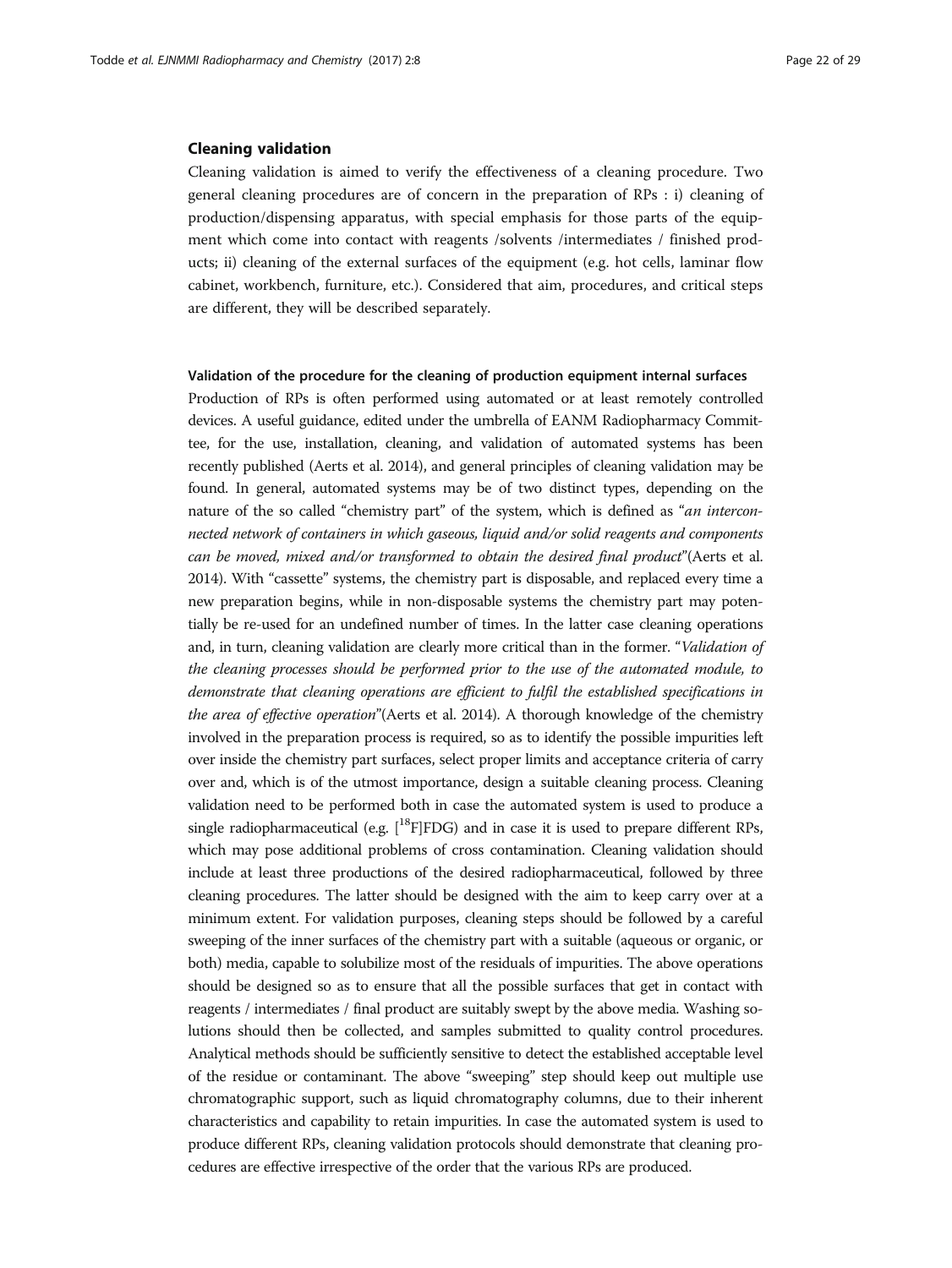As already stated above, cleaning validation protocols are less critical in case singleuse, disposable systems are used. This general consideration apply to both "cassette" automated modules for RP production, and to dispensing systems used to prepare syringes with individual patient doses or multi-dose vials. However, should the above systems include non-disposable parts (e.g. typically the radionuclide transfer line from the cyclotron), the same principles previously depicted apply to the parts of concern.

The same considerations apply in case of microbiological contamination, which is less critical in case of "cassette" systems, due to their single-use characteristics. Moreover, some commercially available kits are sterile. In case of non-disposable system, bioburden is the method of choice to validate cleaning procedures. Typically, three preparation runs are performed using the same conditions set for normal routine preparations, but without using radioactivity and avoiding final sterilization (e.g. in case the RP solution has to be sterilized by filtration, filter is not included in the preparations dedicated to bioburden testing). As ionizing radiations, depending on the amount and radiation pattern of the starting radionuclide, may play a role in keeping the microbial populations low, the lack of radioactivity during the simulation of the preparation procedure may be considered as a worst case scenario. The three simulated preparation runs yield solutions, which are then analysed following routine procedures for bioburden test. Typical acceptance criteria is 10 Colony Forming Unit (CFU) / 100 ml [\(Note for guidance on manufacture of the](#page-27-0) [finished dosage\)](#page-27-0).

The choice of the cleaning media, which may be a solvent (e.g. acetone, ethanol, isopropanol, etc.), a gas (e.g. ozone, ethylene oxide), or a combination of different solvents/gases, is clearly very important, as they should be: i) effective in the removal of both chemical and microbiological impurities, ii) easy to be removed from the system after the end of the cleaning procedures, iii) non-toxic, iv) inert with respect for the interested internal surfaces, and v) they should not yield additional impurities. For instance, acetone is suitable in solubilizing chemical impurities, due to its polar characteristics, and it's easy to be removed, due to its low boiling point, but it is not very effective with microbiological impurities, and ethanol, isopropyl alcohol or a mixture of the above solvents might be preferable.

#### Validation of the procedure for cleaning external surfaces

External surfaces may include laboratory floors and walls or workbenches, as well as internal and external surfaces of the hot cells / laminar flow cabinets, and external surface of the preparation equipment. They should be cleaned following written procedures, that set which detergents / disinfectants / biocides have to be used, the cleaning operation frequencies (e.g. daily, weekly, etc.), and turnover policy on biocides. Chemical, radiochemical and radionuclidic residues are usually not of concern for contact surfaces, as their presence should be considered as a consequence of inadvertent contamination. Further, RPs are generally prepared in small scale, and low amount of reagents / solvents are used, which further decrease the risk of "chemical" contamination e.g. on workbenches or around the automated systems surface. The small scale "size" of RPs preparations has also to be considered in view of a risk evaluation due to the operating personnel, which is usually low in number and occupancy factor. Thus, validation of cleaning of contact surfaces is mostly aimed to demonstrate that microbiological contamination is kept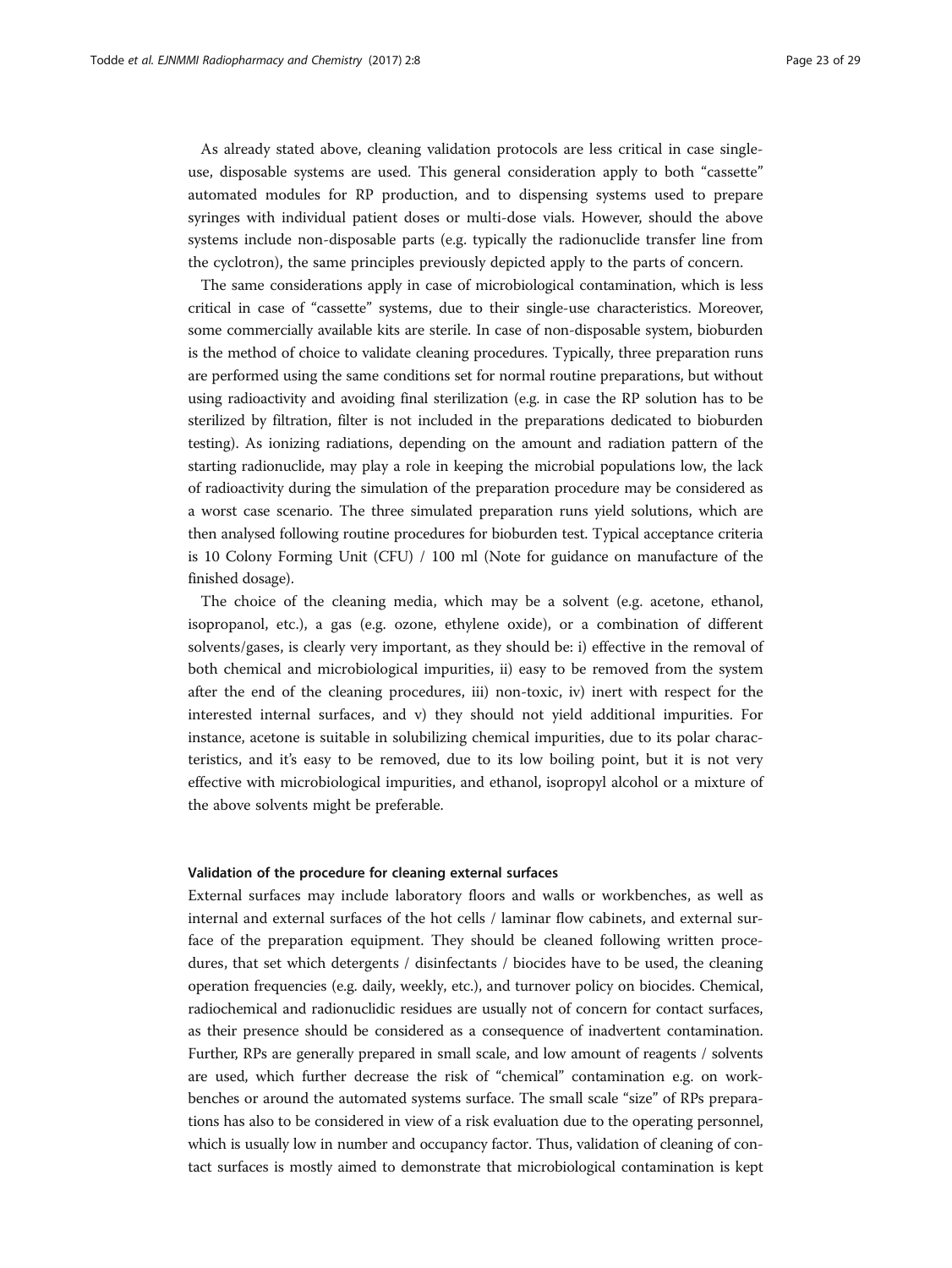within the proper limits, depending on the desired classification level (EU et al. [2017b](#page-27-0)). Such a cleaning validation protocol should include:

- a description of the facility, including the requested level of room classification;
- a description of the instrumentation / equipment installed in the classified rooms, and their locations;
- the cleaning procedures (also through a reference to the dedicated SOPs);
- a description of the cleaning products (detergents, disinfectants, biocides);
- a description of the process(es) carried out in the interested rooms, with special care in case of "multitracer" production in the same environments;
- the sampling procedures (e.g. direct surface sampling using swabs or contact plated petri dishes, etc.);
- the sampling campaign and criteria; sampling points considered to be most critical (e.g. hot cell working surface, the laboratory area where personnel spend most of the time, etc.) should be discussed and justified;
- test methodology, including the media used to collect samples (e.g. contact plates, air sampling instrumentation, type of microorganism growing media, etc.);
- acceptance criteria;
- protocol discussion and conclusion.

The design of a cleaning validation protocols might take advantage of risk analysis based on the knowledge of the intended RP preparation processes and of the established cleaning procedures, which may provide information related to the hazard associated with the use of both starting materials and cleaning agents, and the way the residues are effectively removed and detected.

Cleaning validation protocols should also take account of the personnel accessing the working rooms, including cleaning service personnel, and sampling and testing should be repeated for a reasonable number of times, considering the worst case in terms of number of persons entering the labs, of operations performed and of "hot spots" where cleaning may be more difficult for accessibility reasons (recesses, hidden parts of equipment / labs). Worst case approach might allow to "bracket" the different cleaning products and procedures, thus reducing the need for multiple validation protocols.

Cleaning validation protocol should be considered as a mean to validate cleaning procedures and cleaning media at the same time.

#### Process validation

As already stated above, Process Validation (PV) should be viewed as the final step of validation, aimed to verify that the preparation process of a RP is capable to prepare the product with the requested characteristics of yield, quality, reliability, safety and efficacy, and that the RP is prepared within a suitable environment, with the necessary safety for the operating personnel and for the product. For the above reasons, it is expected that process validation is being performed when process design, and all the details of the process are adequately known. Preparation of test batches is usually of help and increase the probability of a successful PV. PV should be completed prior to the use of the intended RP in routine clinical activity, while this is not strictly required in case of investigational RPs, where it is considered the possible lack of well-established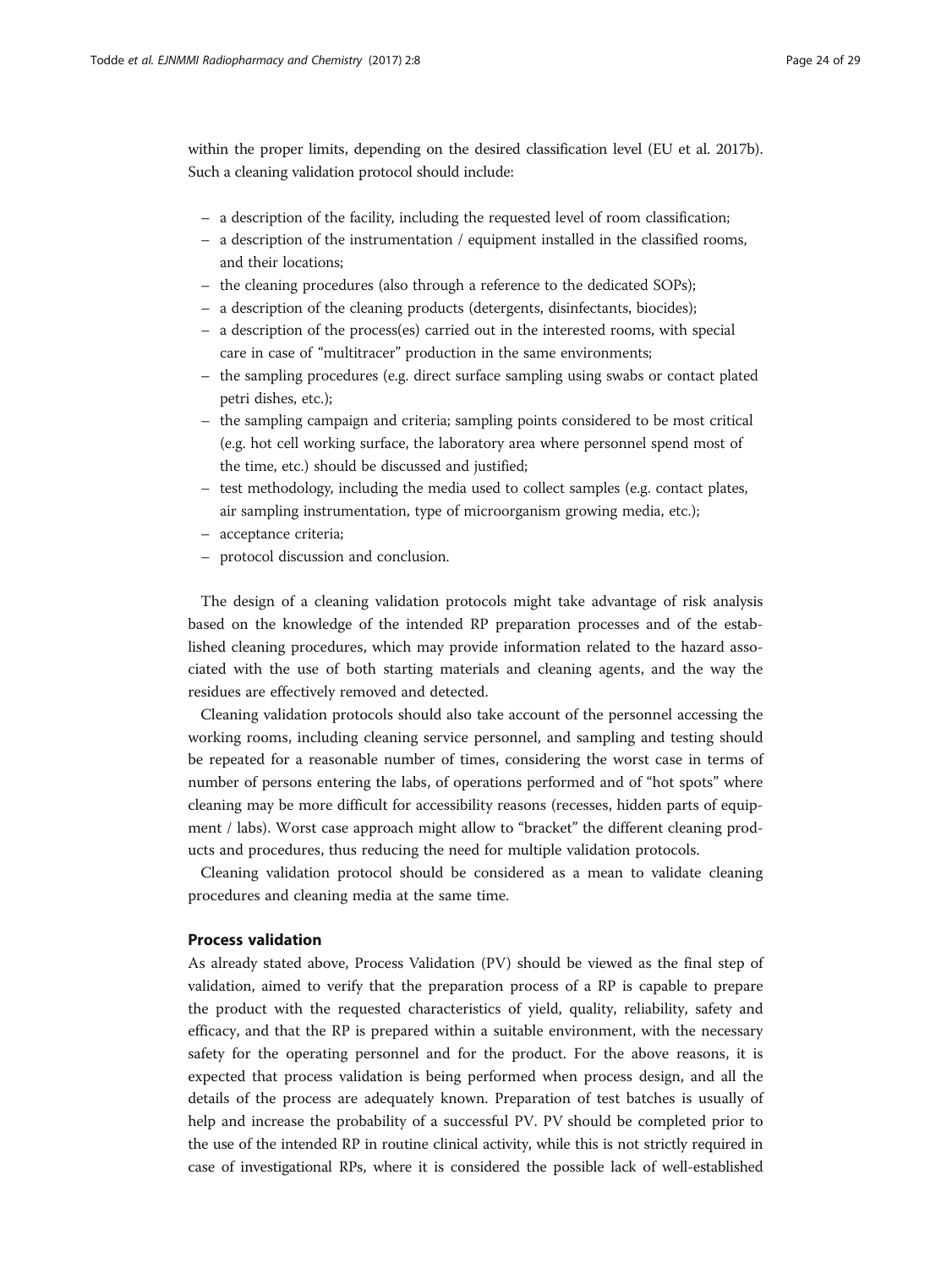routine procedures. Objectives and acceptance criteria of PV should be clearly stated. In general, traditional approach to PV consists of the preparation of three consecutive batches of the intended RP, in different days and in the same conditions set for typical routine preparations. This means that starting activity of the radionuclide, reagents / solvents and their quantities, automated system parameters (if applicable), reaction, purification and formulation conditions should be the same as those intended for the routine preparation of the desired radiopharmaceutical. Moreover, the three productions should yield batches with the intended size (e.g. number of vials), and with appropriate labelling and packaging. Every batch of RP prepared accordingly with the above set of conditions should be fully characterized from the analytical point of view, with the aim to verify that the product meet the acceptance criteria as for all the established quality parameters (e.g. radiochemical purity, pH, sterility, radioactive concentration, etc.).

A PV protocol should include, but not necessarily limited, to:

- a description of the process to be validated, including the instrumentation used (e.g., automated radiosynthesis system, automated dispensing system, the hot cell where the automated devices are installed or where the preparation is manually performed, the dose calibrator, etc.), a preparation flow chart, including a list of reagents/solvents/excipients and related quantities, the proposed purification process (e.g. HPLC vs SPE, or both), if applicable, together with major components (e.g. detectors and separation conditions in case of HPLC purification, or the cartridges and method in case of SPE purification), the formulation and final sterilization methods of concern;
- a list of key personnel involved in validation activities, their functions and their training status;
- a list of the qualification protocols code numbers related to the various instruments which are used in the preparation process, together with the related qualification dates, with the aim to demonstrate that the above instruments status is compliant with the general validation policy;
- the list of the intended analytical tests and the related documentation, including analytical method validation protocols code numbers, if applicable, which are expected to be performed during the protocol execution;
- finished product release specifications;
- indication of the test to be performed after the release (e.g. sterility, radionuclidic purity);
- sampling plan, with indications of which, how many and when samples to be sent to Quality Control (QC) are collected, and selection criteria;
- a list of the deviations actually occurred (if any) during the execution of the tests, together with a discussion about their potential impact on the quality of the final product and the requested corrective action;
- a final discussion about the results (the Validation Summary Report).

Results obtained from PV help to monitor critical process parameters and their acceptance criteria / limits. In particular, radioactive concentration has to be considered as a better indicator /criteria than the amount of radioactivity as such. In case of RPs labelled with short or very short half-life radionuclides (e.g. C-11 or Ga-68), it might be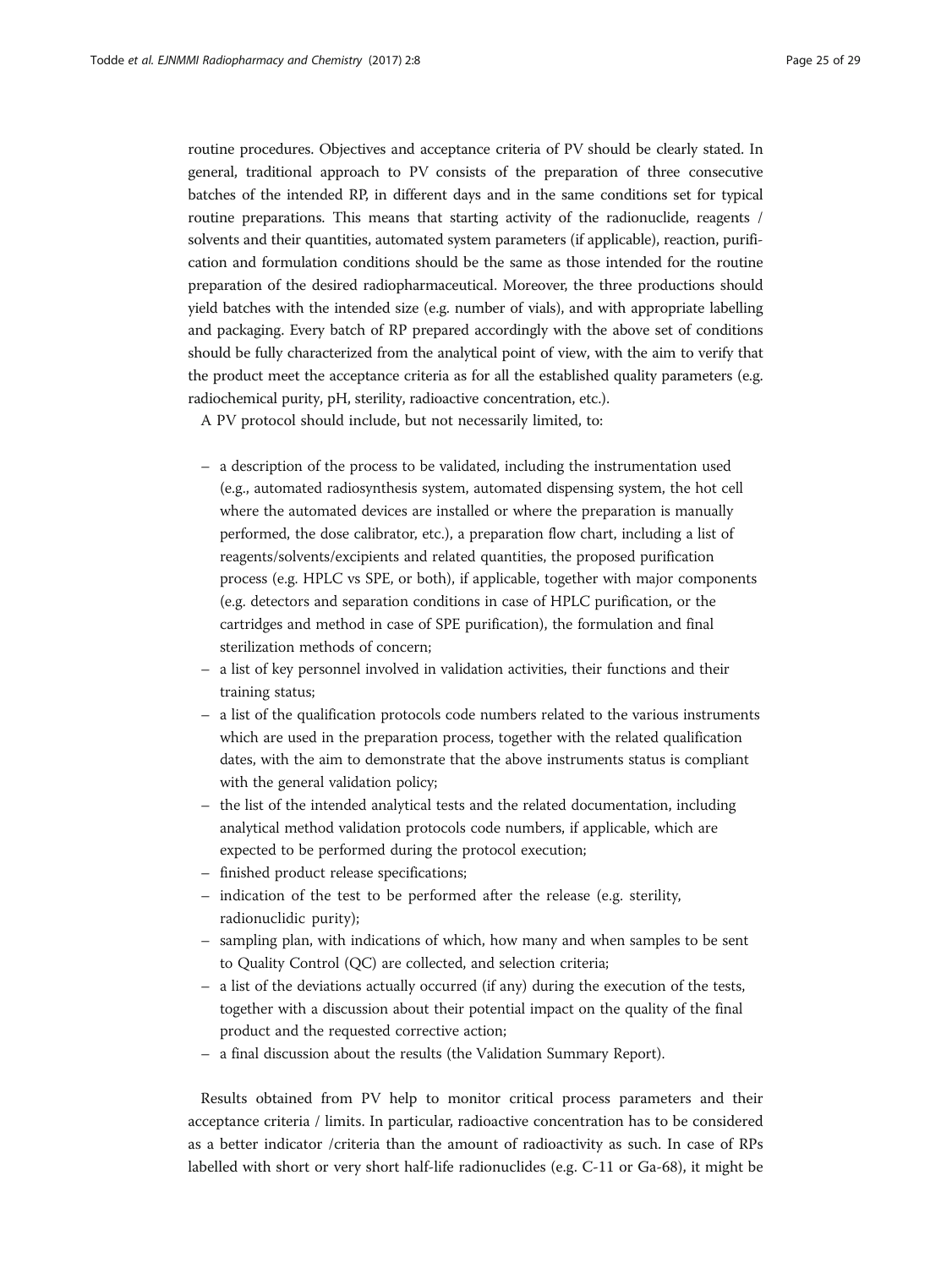difficult to comply with European Union (EU) guidelines, that often claim for radioactivity at Activity Reference Time (ART) to be defined for the final radiopharmaceutical product, and process validation is then used to establish a suitable radioactivity concentration range. Process validation is also aimed to define volume (or a range of volumes), which is another parameter that may be difficult, due to technical reasons, to univocally set in case RPs are prepared with an automated system, and no dispensing systems are available.

Retrospective validation, that is the process validation based on historical data of well-known and established preparation processes, is no longer considered an acceptable approach (Aerts et al. [2014](#page-27-0)).

An alternative approach, set by the European Medicine Agency (EMA) Guidelines on Process Validation (Guideline on process validation for finished products – information and data to be provided in regulatory submissions & EMA/CHMP/CVMP/QWP/749073/ 2016. [http://www.ema.europa.eu/docs/en\\_GB/document\\_library/Scientific\\_guideline/2014/](http://www.ema.europa.eu/docs/en_GB/document_library/Scientific_guideline/2014/02/WC500162136.pdf) [02/WC500162136.pdf.](http://www.ema.europa.eu/docs/en_GB/document_library/Scientific_guideline/2014/02/WC500162136.pdf) Accessed 31 Mar [2017\)](#page-27-0), and by Annex 15 – GMP ([EU](#page-27-0)) is the so called "Continuous Process Verification" (CPV), in which the continuous monitoring and evaluation of suitable parameters may replace the traditional process validation approach above described. CPV makes sense in case of well-known and fully developed preparation processes, and requires the monitoring of process performance and product quality on each batch of the intended (radio) pharmaceuticals. As these criteria are often met by the preparation of RPs, which are fully characterized before their release, this approach seems to be well suited and it may replace the need for re-validation, provided that the preparation process does not undergo significant changes.

#### Validation of aseptic operations via Media fill

The objective of aseptic processing is to maintain the sterility of a product that is assembled from components, each of which has been sterilized by one of the methods described in Ph. Eur [\(European Pharmacopoeia\)](#page-27-0). This is achieved by using conditions and facilities designed to prevent microbial contamination. In order to maintain the sterility of the components and the product during processing, careful attention needs to be given to: environment, personnel, critical surfaces, container / closure sterilization and transfer procedures, maximum holding period of the product before filling into the final container.

Aseptic operations may be validated by means of process simulation tests using microbial growth media, which are then incubated and examined for microbial contamination (media fill tests).

Most radiopharmaceuticals are designed for parenteral application and thus foresee operations to be performed under aseptic conditions. A media fill is the performance of an aseptic procedure mimicking the conditions of the real procedure, but using a sterile microbiological growth medium instead of the solutions otherwise used in the preparation of the radiopharmaceutical. The purpose of media fill procedure is to test whether the aseptic procedures are adequate to prevent contamination during actual RP production. Media fill may thus be considered as a part of the process validation of the RP preparation.

The media fill should evaluate the aseptic assembly and operation of the critical (sterile) equipment, qualify the operators and assess their technique, and demonstrate that the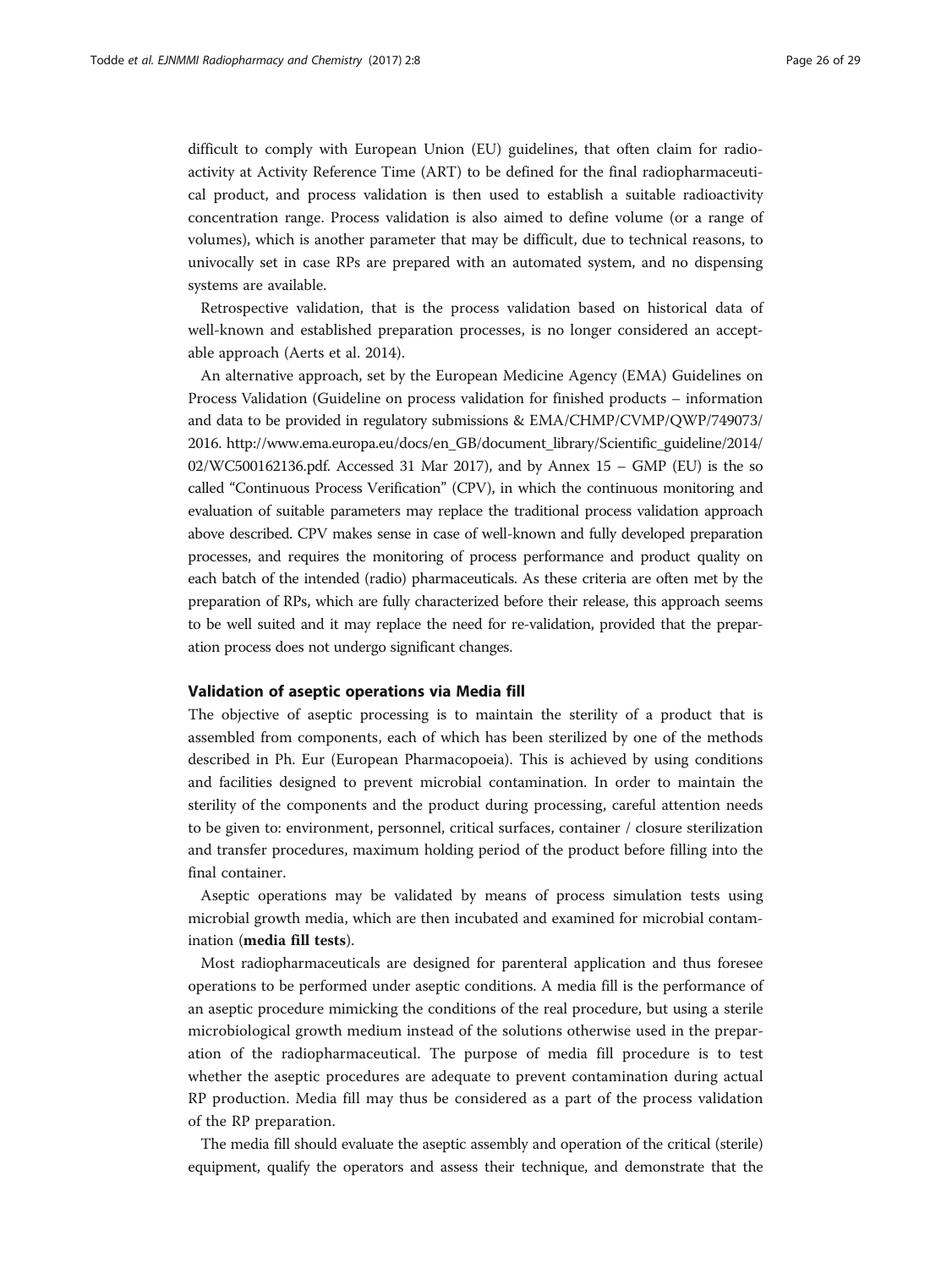environmental controls are adequate to meet the basic requirements necessary to produce a sterile RP by aseptic processing [\(FDA Guidance\)](#page-27-0).

The media fill should include positive control, which may be represented by a sealed product container of the growth medium inoculated with a small number of microorganisms, and a negative control, to ensure the absence of false positive results. A negative control may be prepared by pre-incubating the medium, or by aseptically transferring medium into a separate suitable sterile container and incubating the control simultaneously with the media fill test containers. The controls should be incubated under the same conditions as the media fill containers ([EN ISO 14644 1 Cleanroom and associated](#page-27-0) [controlled environments Part 1 classification of air cleanliness](#page-27-0)). Positive control test and growth promotion testing of the medium are usually performed by a commercial vendor or microbiology department of the hospital. In any case, inoculation of the positive control container is always performed in an area separated from the critical manufacturing area.

All steps in a media fill should be done in the same locations as those typical for the radiopharmaceutical production. To initially qualify an aseptic process at a specific facility, three media fills should be conducted on three separate days, following the procedures of the specific production process that is being qualified. Additionally, media fill should be conducted whenever significant changes are made to the aseptic process (e.g. changes in personnel, components, or equipment) and whenever there is evidence of a failure to maintain product sterility. Media fill tests performed to validate an aseptic process at a specific facility should be done by operators who have previously been trained and qualified in aseptic techniques (e.g., proper gowning, disinfection practices, handling sterile materials).

Media fills are an important element of operator qualification. To become a qualified operator for radiopharmaceutical product production, an operator should perform three media fills on three separate days. A qualified operator should perform a media fill at least annually ([FDA Guidance\)](#page-27-0).

During media fill test monitoring of the air, personnel and critical surfaces should be done.

#### Additional file

[Additional file 1:](dx.doi.org/10.1186/s41181-017-0025-9) Additional information - practical examples. (DOCX 57 kb)

#### Abbreviations

ART: Activity Reference Time; CFU: Colony Forming Unit; CLV: Cleaning Validation; CPP: Critical process parameters; CPV: Continuous Process Verification; CV: Coefficient of variation; DQ: Design Qualification; EANM: European Association of Nuclear Medicine; EMA: European Medicine Agency; EtOH: Ethanol; EU: European Union; FAT: Factory Acceptance Testing; FID: Flame ionisation detector; FDA: US Food and Drug Administration; GAMP: Good Automated Manufacturing Practice; GC: Gas chromatography; GMP: Good Manufacturing Practice; cGRPP: Current good radiopharmacy practice; HEPA: High Efficiency particulate air; HPGe: High purity germanium; HPLC: High-performance liquid chromatography; HVAC: Heating, Ventilation and Air Conditioning; ICH: International Conference on Harmonization of technical requirements for pharmaceuticals for human use; IMPD: Investigational Medicinal Product Dossier; IQ: Installation qualification; ISO: International Organisation for Standardization; LOD: Limit of detection; LOQ: Limit of quantitation; MDA: Minimum Detectable Activity; OQ: Operational qualifications; PET: Positron Emission Tomography; PIC/S Scheme: The Pharmaceutical Inspection Convention and Pharmaceutical Inspection Co-operation Scheme; Ph. Eur: European Pharmacopoeia; PLC: Programmable logic controller; PQ: Performance qualification; QC: Quality control; R<sup>2</sup>: Coefficient of determination; RP(s): Radiopharmaceutical(s); R<sub>s</sub>: Resolution factor; RSD: Relative standard deviation; SAT: Site acceptance testing; SD: Standard deviation; SOP: Standard operating procedure; SPC: Summary of product characteristics; SPE: Solid phase extraction; SPECT: Single photon emission computed tomography; SSRP: Small-Scale "in-house" Radiopharmaceutical; TLC: Thin layer chromatography; TSB: Tryptic soy broth;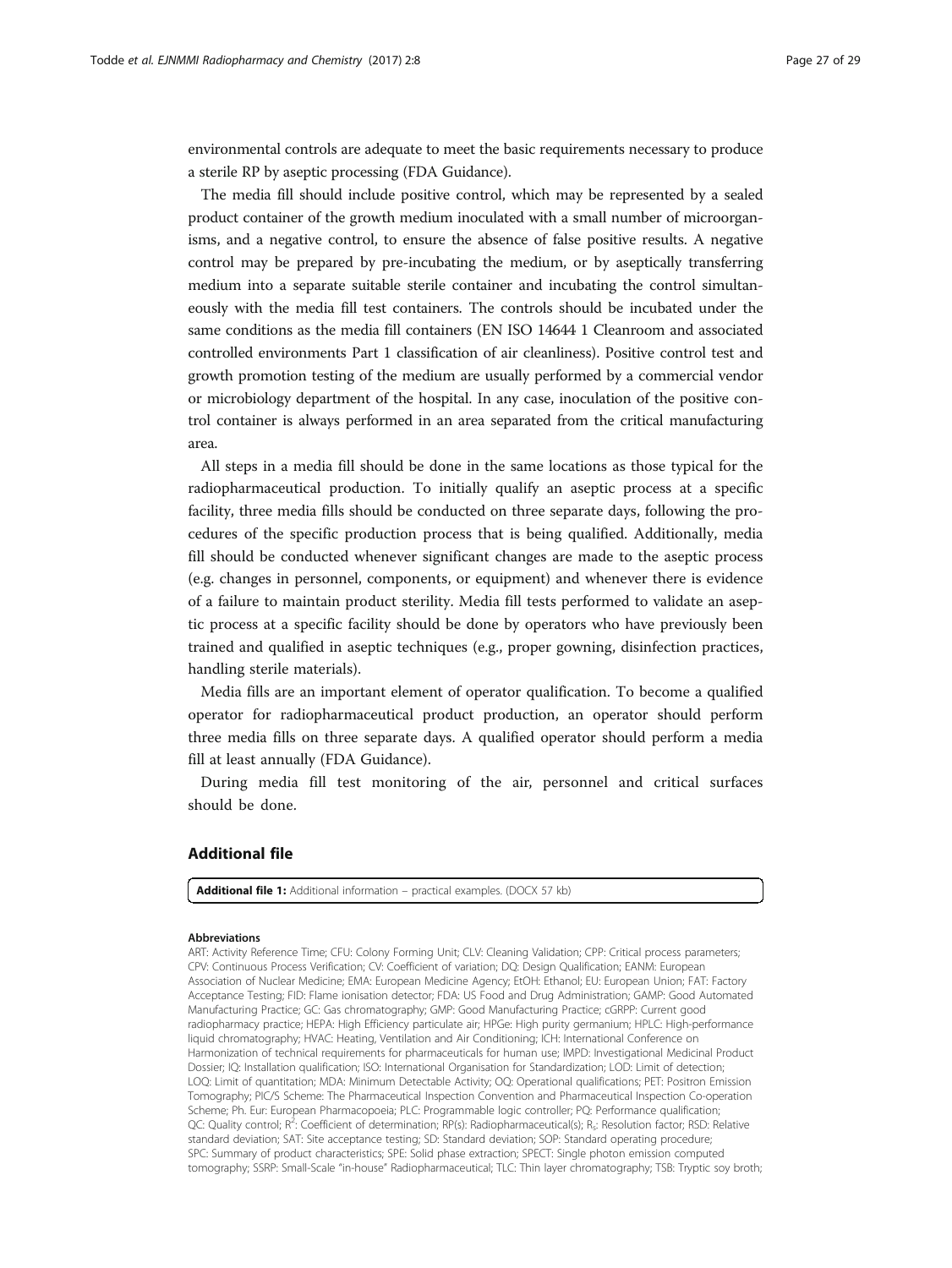<span id="page-27-0"></span>UPS: Uninterruptible power supply; URS: User requirements specification; UV: Ultraviolet; VMP: Validation Master Plan; WHO: World Health Organization

#### Authors' contributions

ST and PKP were involved in drafting the manuscript; all the other Authors revised it critically. All authors read and approved the final manuscript.

#### Competing interests

The authors declare that they have no competing interests.

#### Declarations

"This guideline summarizes the views of the Radiopharmacy Committee of the EANM and reflects recommendations for which the EANM cannot be held responsible. The recommendations should be taken into context of good practice of nuclear medicine and do not substitute for national and international legal or regulatory provisions". "The guidelines were brought to the attention of all other EANM Committees and to the National Societies of Nuclear Medicine. The comments and suggestions from the Drug Development, Physics, Oncology and Bone & Joint Committees and the National Societies of Germany, Sweden and Switzerland are highly appreciated and have been considered for this Guideline."

#### Publisher's Note

Springer Nature remains neutral with regard to jurisdictional claims in published maps and institutional affiliations.

#### Author details

<sup>1</sup>University of Milano-Bicocca, Tecnomed Foundation, 20900 Monza, Italy. <sup>2</sup>Department of Nuclear Medicine, University Medical Centre Ljubljana, 1000 Ljubljana, Slovenia. <sup>3</sup>University Medical Center Groningen, University of Groningen, 9700 RB Groningen, The Netherlands. <sup>4</sup>Department of Radiology and Department of Medical and Health Sciences, Linköping University, Linköping, Sweden. <sup>5</sup>GE Healthcare, Amersham, UK. <sup>6</sup>Faculty of Pharmacy, Department of Pharmaceutical Technology, Istanbul University, 34116 Beyazit, Istanbul, Turkey. <sup>7</sup>Institute for Energy Technology, Instituttveien 18, PC Box 402027 Kjeller, Norway. <sup>8</sup>Department for Nuclear Medicine, Radiochemistry, Liebigstrasse 18, 04103 Leipzig, Germany. <sup>9</sup>Ludwig Boltzmann Institute Applied Diagnostics, General Hospital Vienna, Nuklearmedizin, Vienna, Austria.  $10$ Department of Biomedical Imaging and Image Guided Therapy, Division of Nuclear Medicine, Medical University of Vienna, Vienna, Austria. 11Center for Radiopharmaceutical Sciences ETH-PSI-USZ Paul-Scherrer-Institute, 5232 Villigen-PSI, Switzerland.

## Received: 5 April 2017 Accepted: 23 May 2017<br>Published online: 29 June 2017

#### References

- Aerts J, Ballinger JR, Behe M, Decristoforo C, Elsinga PH, Faivre-Chauvet A, Mindt TL, Kolenc Peitl P, Todde S, Koziorowski J. Guidance on current good radiopharmacy practice for the small-scale preparation of radiopharmaceuticals using automated modules: a European perspective. J Labelled Compd Radiopharm. 2014;57:615–20.
- Agilent Technologies, Ludwig Huber, Analytical instrument qualification and system validation. [http://www.chem.](http://www.chem.agilent.com/Library/primers/Public/5990-3288EN.pdf) [agilent.com/Library/primers/Public/5990-3288EN.pdf.](http://www.chem.agilent.com/Library/primers/Public/5990-3288EN.pdf) Accessed 31 Mar 2017.
- EANM guidelines on "Acceptance testing for nuclear medicine instrumentation". [http://www.eanm.org/publications/](http://www.eanm.org/publications/guidelines/3_EJNMMI_Physics_GL_AcceptTesting_fulltext_03_2010.pdf) [guidelines/3\\_EJNMMI\\_Physics\\_GL\\_AcceptTesting\\_fulltext\\_03\\_2010.pdf.](http://www.eanm.org/publications/guidelines/3_EJNMMI_Physics_GL_AcceptTesting_fulltext_03_2010.pdf) Accessed 31 Mar 2017.
- EANM guidelines on "Routine quality control recommendations for nuclear medicine instrumentation [www.eanm.org/](http://www.eanm.org/publications/guidelines/4_EJNMMI_Physics_GL_RoutineQC_fulltext_03_2010.pdf) [publications/guidelines/4\\_EJNMMI\\_Physics\\_GL\\_RoutineQC\\_fulltext\\_03\\_2010.pdf](http://www.eanm.org/publications/guidelines/4_EJNMMI_Physics_GL_RoutineQC_fulltext_03_2010.pdf). Accessed 31 Mar 2017.
- EN/ISO 14644–1 Cleanroom and associated controlled environments Part 1: classification of air cleanliness.
- EU Commission, Radiation Protection n. 162 "Criteria for acceptability of medical radiological equipment used in diagnostic radiology, nuclear medicine and radiotherapy". [http://ec.europa.eu/energy/sites/ener/files/documents/](http://ec.europa.eu/energy/sites/ener/files/documents/162.pdf) [162.pdf.](http://ec.europa.eu/energy/sites/ener/files/documents/162.pdf) Accessed 31 Mar 2017.
- EU GMP, Annex 15 "Qualification and validation". [http://ec.europa.eu/health/files/eudralex/vol-4/2015-10\\_annex15.pdf](http://ec.europa.eu/health/files/eudralex/vol-4/2015-10_annex15.pdf). Accessed 31 Mar 2017.
- EU GMP, Annex 3, "Manufacture of radiopharmaceuticals". [http://ec.europa.eu/health/files/eudralex/vol-4/2008\\_09\\_](http://ec.europa.eu/health/files/eudralex/vol-4/2008_09_annex3_en.pdf) [annex3\\_en.pdf.](http://ec.europa.eu/health/files/eudralex/vol-4/2008_09_annex3_en.pdf) Accessed 31 Mar 2017.
- EU GMP, Annex 1, "Manufacture of sterile medicinal products". [http://ec.europa.eu/health/files/eudralex/vol-4/2008\\_11\\_](http://ec.europa.eu/health/files/eudralex/vol-4/2008_11_25_gmp-an1_en.pdf) [25\\_gmp-an1\\_en.pdf](http://ec.europa.eu/health/files/eudralex/vol-4/2008_11_25_gmp-an1_en.pdf). Accessed 31 Mar 2017.
- European Pharmacopoeia, current version, chapter 5.1.1 "Methods of preparations of sterile products".
- FDA Guidance for industry, "Process validation: general principles and practice". [http://www.ema.europa.eu/ema/pages/](http://www.ema.europa.eu/ema/pages/includes/document/open_document.jsp?webContentId=WC500002916) [includes/document/open\\_document.jsp?webContentId=WC500002916.](http://www.ema.europa.eu/ema/pages/includes/document/open_document.jsp?webContentId=WC500002916) Accessed 31 Mar 2017.
- FDA Guidance on "Media fills for validation of aseptic preparations for Positron Emission Tomography (PET) drugs". [http://www.fda.gov/downloads/Drugs/](http://www.fda.gov/downloads/Drugs/%E2%80%A6/Guidances/UCM273766.pdf)…/Guidances/UCM273766.pdf. Accessed 31 Mar 2017.
- Guideline on process validation for finished products information and data to be provided in regulatory submissions, EMA/CHMP/CVMP/QWP/749073/2016. [http://www.ema.europa.eu/docs/en\\_GB/document\\_library/Scientific\\_](http://www.ema.europa.eu/docs/en_GB/document_library/Scientific_guideline/2014/02/WC500162136.pdf) [guideline/2014/02/WC500162136.pdf](http://www.ema.europa.eu/docs/en_GB/document_library/Scientific_guideline/2014/02/WC500162136.pdf). Accessed 31 Mar 2017.
- [http://ec.europa.eu/health/files/eudralex/vol-4/annex11\\_01-2011\\_en.pdf](http://ec.europa.eu/health/files/eudralex/vol-4/annex11_01-2011_en.pdf). Accessed 31 Mar 2017.
- ICH guideline Q2(R1) Validation of analytical procedure: text and methodology. [http://www.ich.org/fileadmin/Public\\_](http://www.ich.org/fileadmin/Public_Web_Site/ICH_Products/Guidelines/Quality/Q2_R1/Step4/Q2_R1__Guideline.pdf) [Web\\_Site/ICH\\_Products/Guidelines/Quality/Q2\\_R1/Step4/Q2\\_R1\\_\\_Guideline.pdf](http://www.ich.org/fileadmin/Public_Web_Site/ICH_Products/Guidelines/Quality/Q2_R1/Step4/Q2_R1__Guideline.pdf). Accessed 31 Mar 2017.
- Note for guidance on manufacture of the finished dosage form ([http://www.ema.europa.eu/docs/en\\_GB/](http://www.ema.europa.eu/docs/en_GB/%E2%80%A6/WC500002916.pdf) …[/WC500002916.pdf](http://www.ema.europa.eu/docs/en_GB/%E2%80%A6/WC500002916.pdf)) Accessed 17 May 2017